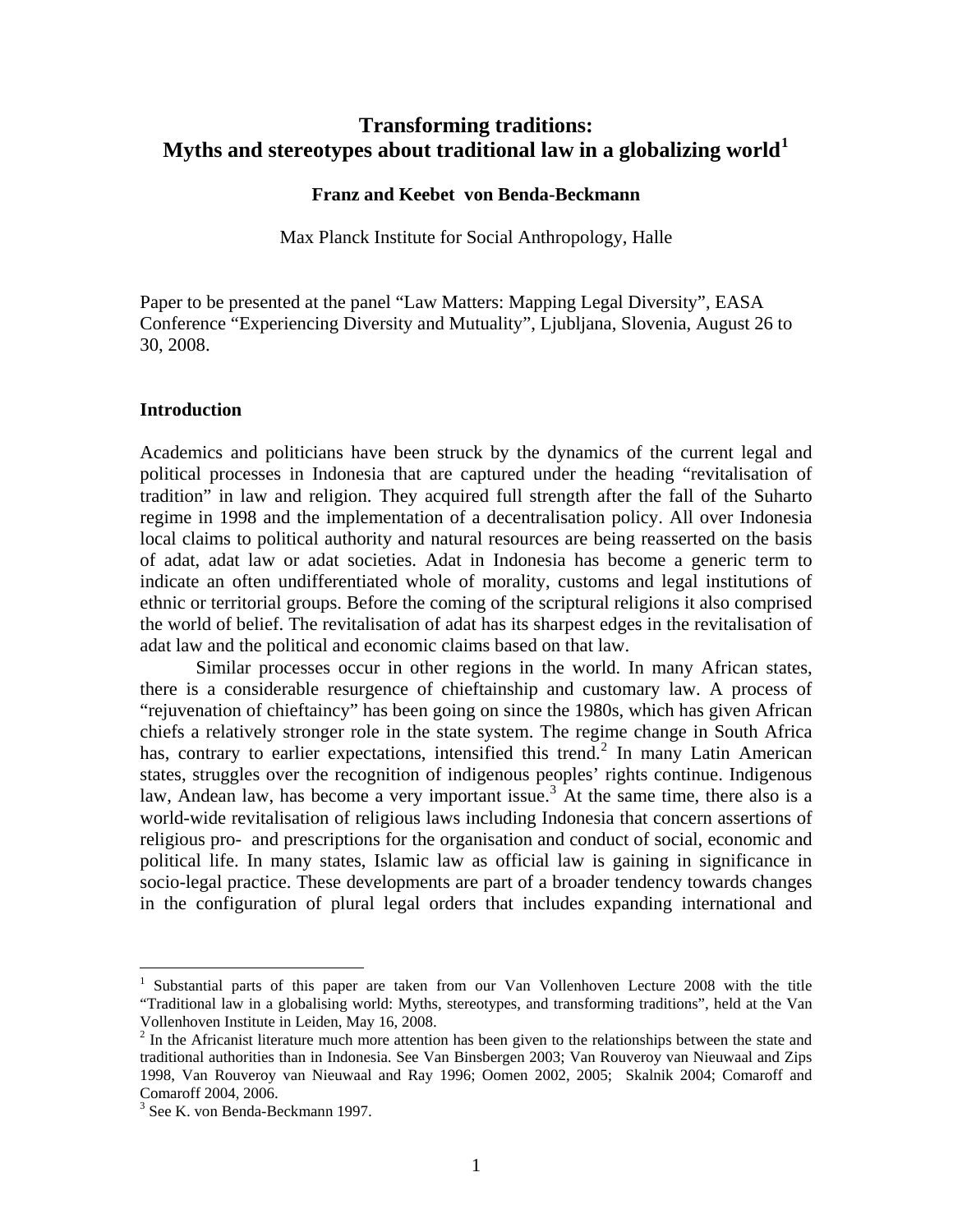transnational law.<sup>[4](#page-1-0)</sup> Customary and faith based law are being politicised and pushed upwards to the same rank as state law to counter the previous underprivileged positions within the state (Comaroff and Comaroff 2004, forthcoming) Law and rights talk has become fashionable and social and economic relationships are increasingly cast in legal terms. One of the disturbing effects of this "fetishising of law" as the Comaroffs (2006) call it, is that it creates what they call a "poli-cultural" constitutional framework in which ethnicity and religion become new powerful dividing devices. These processes affect the relative significance of state, customary, and religious laws in various domains of sociopolitical organisation. They exacerbate tensions or open and violent conflicts in which exclusionary politics and violence are legitimated with reference to ethnic legal orders. This also occurs in a number of regions in Indonesia.<sup>[5](#page-1-1)</sup> Much scholarly attention has been devoted to understanding the underlying reasons, the historical conditioning and contemporary triggers for these developments.<sup>[6](#page-1-2)</sup> There also are lively discussions about the resulting reconstitution of local population groups as "natives" or "indigenous peoples" and the cultural, legal and political consequences thereof.

 These more recent developments have also rekindled discussions about the changes and transformations of ethnic legal orders, usually called tribal or customary laws that arose in the 1970s under the heading of the "creation of customary law". It was argued and demonstrated that local rules and procedures were interpreted and transformed through the conceptual language and assumptions of the colonialists' (Dutch, French, English) ethnocentric legal categories. To some extent local rules and institutions were wilfully changed in line with social, economic and political interests. The new political and economic circumstances also changed the ways of operation and significance of the local legal orders in contexts out of the colonial courts. The ideological screen of continuity implied in the notion of customary law hid a fundamental discontinuity (Chanock 1985: 4). What was termed and applied as "customary law" therefore often was a new version, a new kind of law, created by courts or in the interaction between the colonial administration and those local experts whom the administration mainly consulted. $8$  It could not be considered to be a timeless, pre-colonial local law, which did not prevent actors from asserting an unbroken continuity or from actualising, inventing or reinventing "traditional" legal forms. The local populations were also heavily influenced by laws and regulations made by the colonial governments, especially in the fields of agricultural production, market and trade relations, land and labour relations.

 Similar points have been raised with respect to the creation of Indonesian forms of social organisation and the term "adat law" as that part of adat with legal

<span id="page-1-0"></span><sup>&</sup>lt;sup>4</sup> See F. von Benda-Beckmann et al. 2003; F. and K. von Benda-Beckmann 2006; Davidson and Henley 2007, Bräuchler and Widlok 2007; F. and K. von Benda-Beckmann and Turner 2007.

<span id="page-1-1"></span><sup>&</sup>lt;sup>5</sup> See for on the violent conflicts in some regions in Indonesia by Davidson, McCarthy, van Klinken, Vel and Bakker.

<span id="page-1-2"></span><sup>&</sup>lt;sup>6</sup> See F. von Benda-Beckmann et al. 2003; F. and K. von Benda-Beckmann 2006; Davidson and Henley 2007, Bräuchler and Widlok 2007; F. and K. von Benda-Beckmann and Turner 2007.

<span id="page-1-3"></span><sup>&</sup>lt;sup>7</sup> See Kuper 2003, Barnard 2006; Zips 2006. See also K. von Benda-Beckmann 1997, F. von Benda-Beckmann 1997.

<span id="page-1-4"></span> $8$  Clammer 1973; Hobsbawm and Ranger (1983); Snyder (1981); Chanock (1982, 1985); Roberts (1984a,b); Woodman (1969, 1987).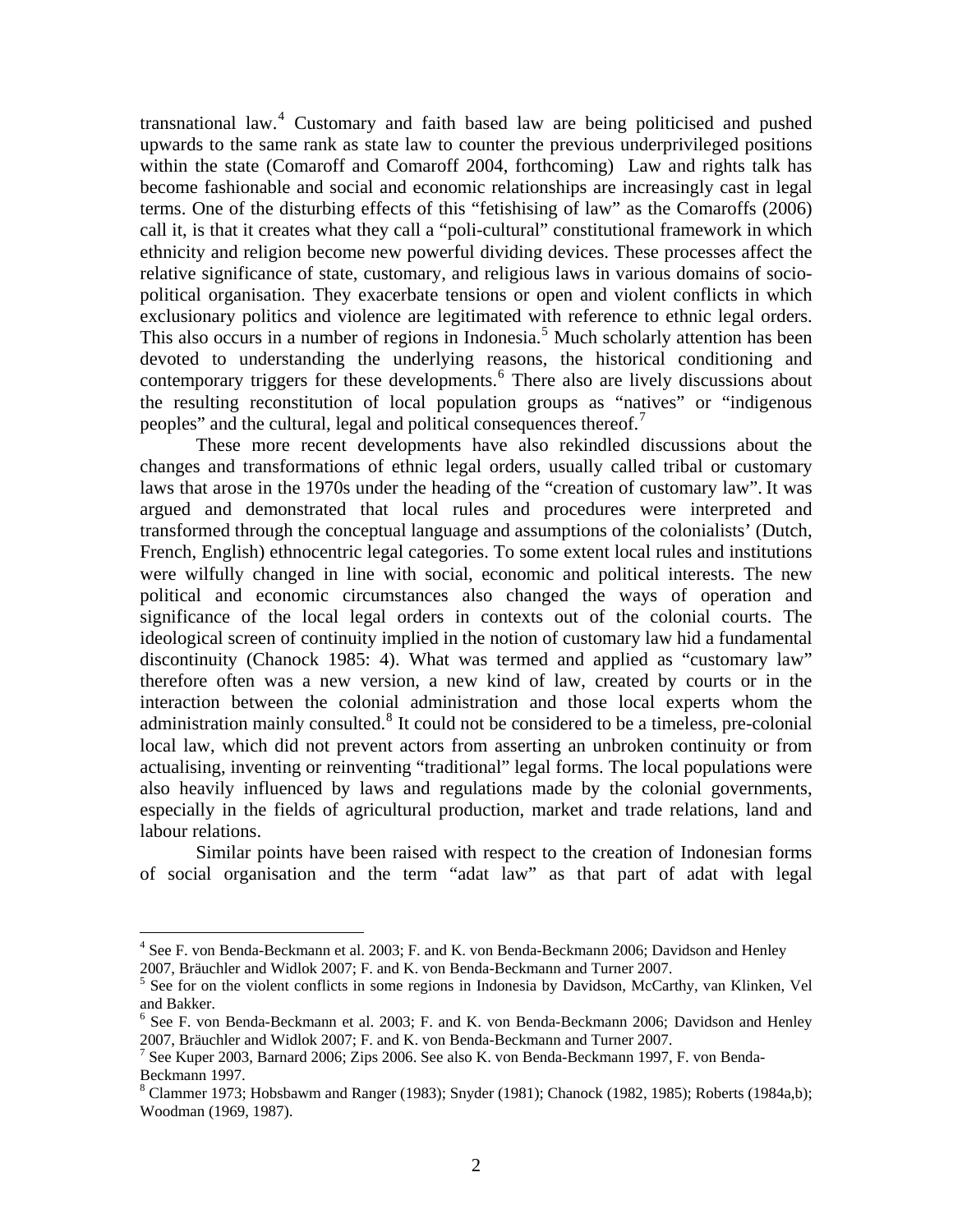characteristics.<sup>[9](#page-2-0)</sup> Many of the recent publications on the revitalisation of customary law and adat law refer to these earlier discussions, stressing the continuity between the earlier and contemporary creations of adat law. For Indonesia, critics deconstructing the "myth of adat" (Burns 1989) pointed their arrows at the Leiden scholar of Adat Law, Cornelis van Vollenhoven (1874-1933) and his followers who formed the so-called adat law school.[10](#page-2-1) The first *adat* law scholars, and most prominently and actively van Vollenhoven, tried to capture and systematise the totality of legal universes, ideally of all native peoples, of what they saw as the Indonesian world, which included the Philippines and Madagascar.<sup>[11](#page-2-2)</sup> A vast amount of ethnographic details were collected and published in the *Adatrechtbundels* (45 volumes published between 1910 and 1955). This information was systematised in the *Pandecten van het Adatrecht* (10 volumes published between 1914 and 1936). In terms of quantity and quality, the information gathered and processed during the first three decades of the twentieth century was unique.

 The critics argued that adat law was a Dutch invention mainly of Van Vollenhoven and his followers. Van Vollenhoven's academic approach and political attitude towards the adat law of Indonesia was said to have been orientalist, antidevelopment minded, romantic. These debates also shape the interpretations of current developments in Indonesia (see the contributions in Henley and Davidson 2007). However, we think that these critical deconstructions are in need of re-evaluation. We are not simply interested to set a historical record straight, but argue that while the 'creation of adat law' debates have merit, some points are overstated. Notions of colonial creations of customary or adat law have become dangerously stereotypical in the sense that they are repeatedly asserted without further questioning the empirical or theoretical basis of these assertions and they tend to gloss over important differences between colonial legal orders. We suggest that contemporary interpretations of continuities and change in the significance of adat law may have been distorted by an inadequate analysis of the past. Returning to the work of Van Vollenhoven therefore is more than a return to a past history long gone by. It is necessary to assess current developments. Such an assessment implies the following issues.

 First of all, we argue that most interpretations were and are largely based on a legalistic conception of "law" and "customary law". Secondly, while there is general agreement that such transformations occurred (like in all colonies), we think that authors generalize too selectively from transformations occurring in specific contexts, namely from academic writings, interpretations of administrators and court judgements. The

<span id="page-2-0"></span> $9$  Kahn (1976, 1980); Breman (1987); Kemp (1988). In our research on West Sumatra and Ambon we have analysed many of these transformations in detail, see K. von Benda-Beckmann 1982, 1984; F. von Benda-Beckmann 1979, 1991; F. and K. von Benda-Beckmann 1985, 1994; F. and K. von Benda-Beckmann and Brouwer 1995.

<span id="page-2-1"></span><sup>&</sup>lt;sup>10</sup> Burns 1989, 2004, 2007. See also Davidson and Henley 2007, Fasseur 2007; Lev 1984. An English language selection has been edited and published by J.F. Holleman 1981.

<span id="page-2-2"></span><sup>11</sup> Van Vollenhoven's division of *adat* laws into *adat* law circles (*adatrechtskringen*) and a full-scale presentation of all aspects of their legal systems set the agenda and provided the categories through which it was to be done. His students later wrote comprehensive accounts of individual *adat* systems, and more specialised accounts of certain fields of law. See e.g. F.D. Holleman (1923, 1927); Korn (1932, 1933); Mallinckrodt (1928); Soepomo (1933); Vergouwen (1933); Djojodigoeno and Tirtawinata 1940. But there was also life outside the adat law school, for instance Willinck's monumental work on the legal life of the Minangkabau (1909), rarely quoted and praised, because he was not part of the adat law "school." See Strijbosch 1980 for a comparison with the Restatement of Customary Law Project in Africa.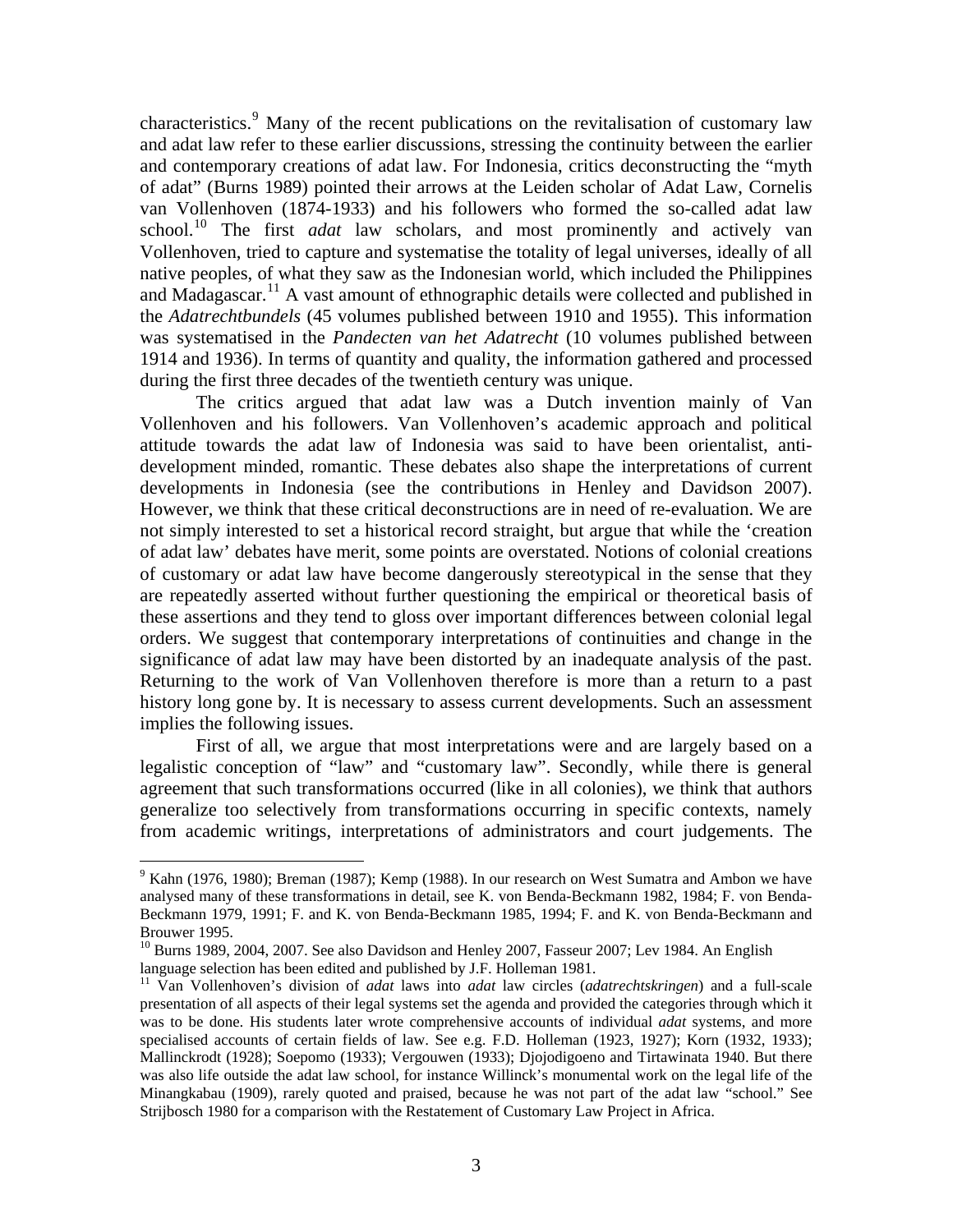question of what these transformations had to do with the other legal realities beyond these contexts is not usually asked and even less answered. We argue that the critiques have underrated the agency of local people and overrated the actual significance of the colonial legal constructions of adat or adat law on the legal life of the population. We also argue that with respect to Van Vollenhoven and Indonesia, the major target towards which the critical deconstructions are directed is misconceived. It focuses mainly on those scholars trying to understand the substance and processes of local legal orders, aware of the danger of legal ethnocentrism, and criticizing ethnocentric misunderstandings. The critique does not address those scholars and courts who really and grossly misinterpreted local normative systems in terms of Dutch legal categories. We shall also show that the major points of critique of the Adat Law School's descriptions of adat law and its significance in legal politics and administration, are largely anachronistic. We will substantiate our propositions with a discussion of the history of the village commons, *ulayat*, because it plays an important role both in the Van Vollenhoven critique and in the discussions of the contemporary revitalisation of adat law. Fully aware of the impossibility to generalise for Indonesia, we focus on the region we know best: West Sumatra, which has always been a central region in any discussion of adat. At the end we shall discuss the Indonesian example in a wider comparative frame and show that there are some major differences in the ways adat has been treated in Indonesia and customary law in Africa. We suggest that these are particularly relevant for the inventions within the court system, but that in other contexts there is less of an invention.

#### **The creation of adat law**

# *The concept of law: adat and adat law as an invention of the adat law scholars*

The allegation of the creation of adat law, most outspokenly argued by Peter Burns,  $^{12}$  $^{12}$  $^{12}$  of late in a contribution to the very interesting volume "*The Revival of Tradition in Indonesian Politics*". The editors Davidson and Henley (2007:36) call the concept of adat law "a confusing myth". This implies two propositions. One raises the question of whether there could be anything in adat at all that could usefully be labelled "law". The other is that the term "adat law" did not relate to what was going on in the life of the Indonesian population. Both points are sharpened by the reproach that by speaking of adat law a sharp line was drawn between the legal and the non-legal aspects of adat.

Certainly, the word *adatrecht*, adat law, was a new Dutch concept.<sup>[13](#page-3-1)</sup> Van Vollenhoven was well aware of the fact that the term adat was used in many but not all regions of Indonesia to indicate an often undifferentiated whole of morality, customs and legal institutions.<sup>[14](#page-3-2)</sup> But within these adats (or equivalent expressions), there were more or less institutionalised sets of rules and procedures for marriage, property and inheritance,

 $12$  Burns (1989, 2004, 2007).

<span id="page-3-1"></span><span id="page-3-0"></span><sup>&</sup>lt;sup>13</sup> Snouck Hurgronje (1893: 16) was the first to use the term systematically. See also van Vollenhoven (1928:23); Sonius (1981:li).

<span id="page-3-2"></span><sup>&</sup>lt;sup>14</sup> The generic term adat itself was also an invention, as Van Vollenhoven himself has reported. Muntinghe, a former counsellor of Raffles, was the first to use the term systematically (Memorandum of his to the Commissioners-General of the Netherlands-Indies, Batavia, 14/7/1817, cited in Sonius 1981:li).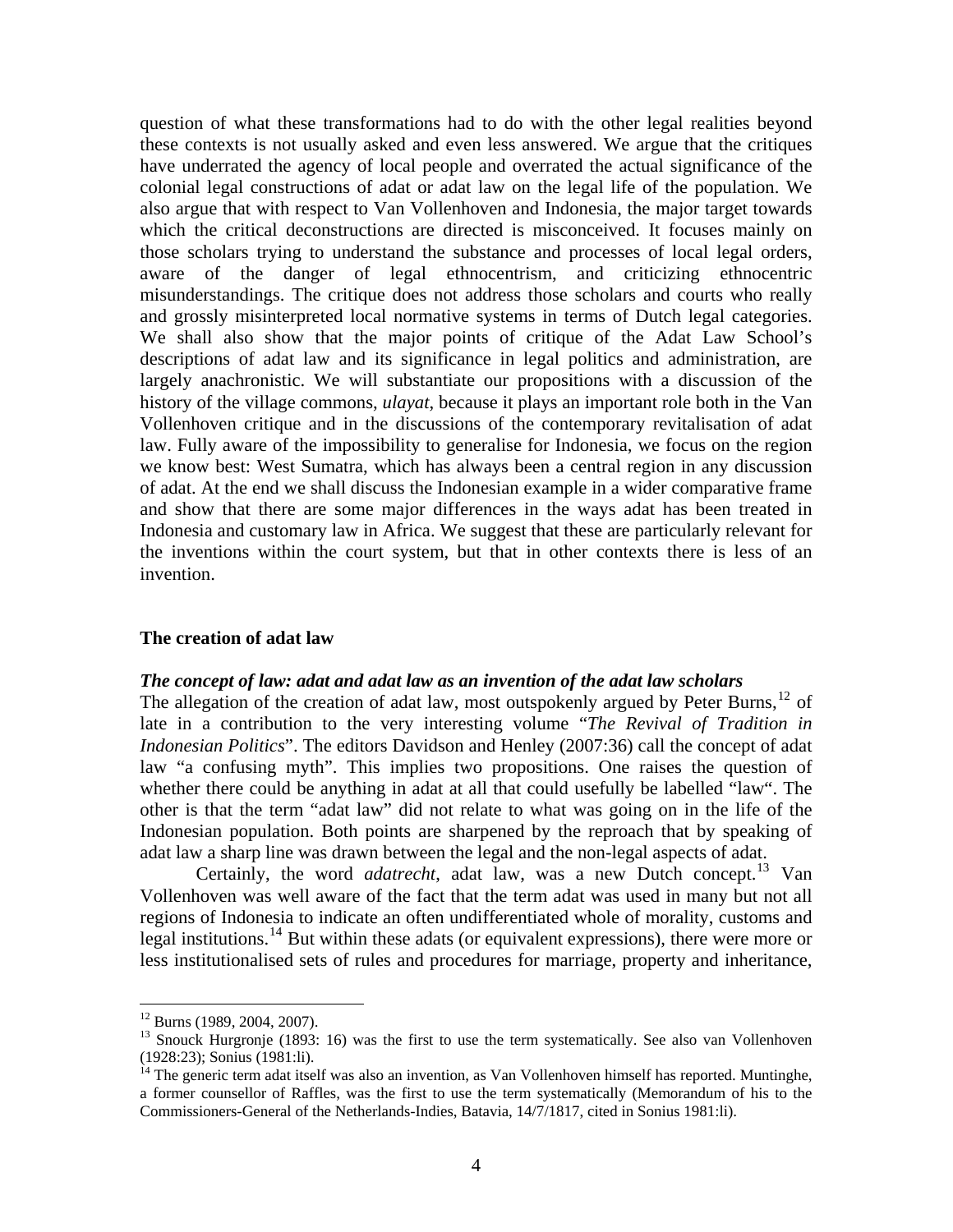political authority and decision making processes; elements with legal quality. Van Vollenhoven spoke of adat law as the totality of the rules of conduct for natives and foreign orientals that have, on the one hand, sanctions (therefore: law) and, on the other, are not codified (therefore: adat). He consciously used this term in order to emphasise that there was *no* sharp dividing line between the legal and the other aspects of adat (van Vollenhoven 1933: 3; J.F. Holleman 1981b: 23). "The use of the term adat law has an even stronger claim to preference because it serves to weaken the notion that a sharp and rigid line separates legal usages from other popular usage, or adat law from the rest of adat. The borderline is, indeed, so vague that it is difficult, and sometimes impossible, to distinguish one from the other".<sup>[15](#page-4-0)</sup> It is difficult to comprehend how Van Vollenhoven's thinking could be so grossly misrepresented by Burns (2004) in alleging that Van Vollenhoven drew a sharp line between the law in adat and other adat and that he identified adat with "*recht*" (law) (Burns 2007: 69).

In talking about rules, institutions and procedures and sanctions as law, Van Vollenhoven thus used a broad analytical concept of law, which is not by definition tied to the state organisation. He did not, as will become a vital point in the comparison with African developments, define adat law as "customary law". Adat was "folk law", people's law, living law; it was dynamic, flexible. Being customary, or being officially accepted by the colonial state, were no elements in its characteristics and legitimation. Van Vollenhoven explicitly distanced himself from the constructions of folk law and customary law that were dominant in European legal systems and the thinking of the historical school. There is nothing mythical about such a conceptualisation. It is simply a broader way of conceptualising law, akin to later social scientific conceptualisations of law that allow for the possibility of legal pluralism, dynamic forms of co-existing interdependent legal orders, having different legitimations and being based on different organisational structures.

Van Vollenhoven was first and foremost a scholar interested in a comparative study of the law of the Indies, including the Philippines, peninsular Malay, and Madagascar. He emphasised the importance of understanding the indigenous laws in their own terms and was incessantly struggling against the unwillingness of politicians, lawyers, and writers on adat to understand what they find "on the floor" in terms of the local population itself and who translated and often distorted them by "jamming" them into Dutch legal terminology.[16](#page-4-1) This led to unsystematic, muddled, and distorted images, suitable neither for comparative work nor for sound policies. Instead, he argued for a thorough understanding of the conceptual framework of indigenous adat systems. He also emphasised the importance of understanding the relationships, today one would say embeddedness, of adat institutions. For his endeavour to understand Indonesian adat and the place it had and should have within the Indonesian legal structure, he developed an approach that involved two steps of classification. The first step involved a description at a medium level of abstraction of different local adats that had a high level of communality, for which he created the term *adatrechtskring*, adat law circle. Today we would say he classified along ethno-linguistic lines. His classifications did allow for local

<span id="page-4-0"></span><sup>15</sup> J.F. Holleman's translation (1981: 5); Van Vollenhoven (1918: 9). F. von Benda-Beckmann (1979: 117) later spoke of law *in* adat .<br><sup>16</sup> In the 1970s the issue was taken up by the famous controversy between Gluckman (1969) and Bohannan

<span id="page-4-1"></span><sup>(1969).</sup> See also Nader (1969).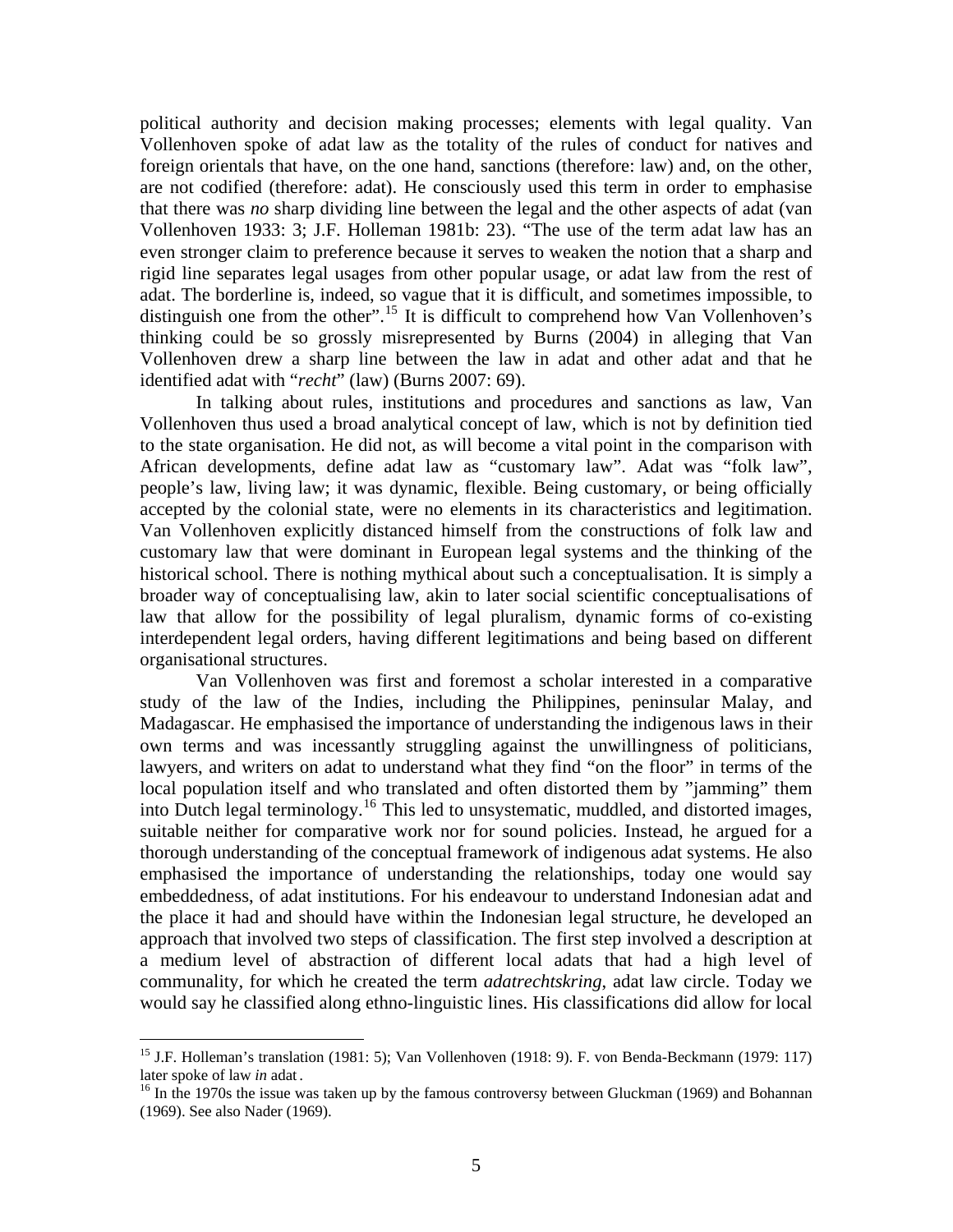differentiation, but he tried to bring out the common features and internal logic from a great variety of sources, knowing full well that adat was not a rigidly structured, logical and consistent whole. In a second step of classification he tried to find common features throughout the Dutch Indies to develop concepts and a comparative analytical framework that could be used beyond the idiosyncrasies of one particular legal order. For this he coined concepts such as "*inlandsch bezitrecht*", "*beschikkingsrecht*" "*inlandsche gemeente*" and "*rechtsgemeenschappen*" in a more substantive sense of having a political structure, laying claims to common property and responsibility for damage to outsiders.<sup>[17](#page-5-0)</sup> Using concepts such as *beschikkingsrecht*, Van Vollenhoven primarily attempted to develop a systematic classification of data by constructing what we could call ideal types in the Weberian sense (see also Lev 1984: 149).

Yet, however impressive the work of Van Vollenhoven was, it was also limited. His descriptions of the 19 adat law circles (compiled between 1906 and 1918) reflect the state of knowledge at the time and that knowledge was limited; the sources often contradictory. The substantive descriptions of the different adat law circles in retrospect are probably the weakest elements in Van Vollenhoven's work. This is not surprising, given the state of information in the first decade of the  $20<sup>th</sup>$  century and the patchwork data he had to work with.[18](#page-5-1) Van Vollenhoven himself does not describe coherent systems. Instead, he makes sure that the deficiencies in knowledge, the credibility of certain sources, divergences between rules and practices, issues of conflict and heterogeneity within adat law regions are documented. So, if Van Vollenhoven is credited for codifying adat laws and that these have been influential, this is another anachronistic diagnosis. The more systematic accounts of adat law in specific adat law regions were only written much later.<sup>[19](#page-5-2)</sup>

On the issue of Islamic law Van Vollenhoven's work is also rather weak, although he paid more attention to Islamic law than later scholars of adat law.<sup>[20](#page-5-3)</sup> He was so preoccupied with adat as folk law that he treated Islamic law largely as a non-native, external legal order. While he did write about pockets of Islamic law in adat law circles, the idea that there might be Islamic folk law did not occur to him (see F. and K. von Benda-Beckmann 1993). Yet we would agree with Davidson and Henley (2007: 32) that it would go too far to see "the science of adat law as being developed to keep Islam at bay", as Bowen (2003: 46) maintains. It is true that the pro-adat, and anti-Islam policy of the colonial government eliminated an alternative and rival constitutional theory at the territorial scale of the colony. However, this policy, in Minangkabau for instance starting

<span id="page-5-0"></span> $17$  Burns (2007: 74) reproached Van Vollenhoven that not all jural communities were territorially organised and laid claims to common land, nor accepted common responsibility for damages to outsiders. This criticism also is not entirely correct. Van Vollenhoven (1928: 37) talks about collective responsibility "where it exists", acknowledging that it does not exist in every jural community. 18 He may not have been entirely consistent in this, but we should also realise that he developed his ideas at

<span id="page-5-1"></span>a time when only scarce and fragmented empirical data was available. And he may have misinterpreted some of that.

<span id="page-5-2"></span> $19$  See note 11.

<span id="page-5-3"></span><sup>&</sup>lt;sup>20</sup> This is evidenced by his elaborate summary and analysis of materials on religious law in the Dutch East Indies (Van Vollenhoven 1931: Chapter III). Significantly chapter III is titled 'Religious parts of adat law'. Even in his work there is the tendency to treat the reality of Islamic law mainly in terms of its deviations from the *fiqh* and of its incorporation into adat law, of *"doordringen van stukjes moslimsche wet in het adatrecht*" (Van Vollenhoven 1931:163).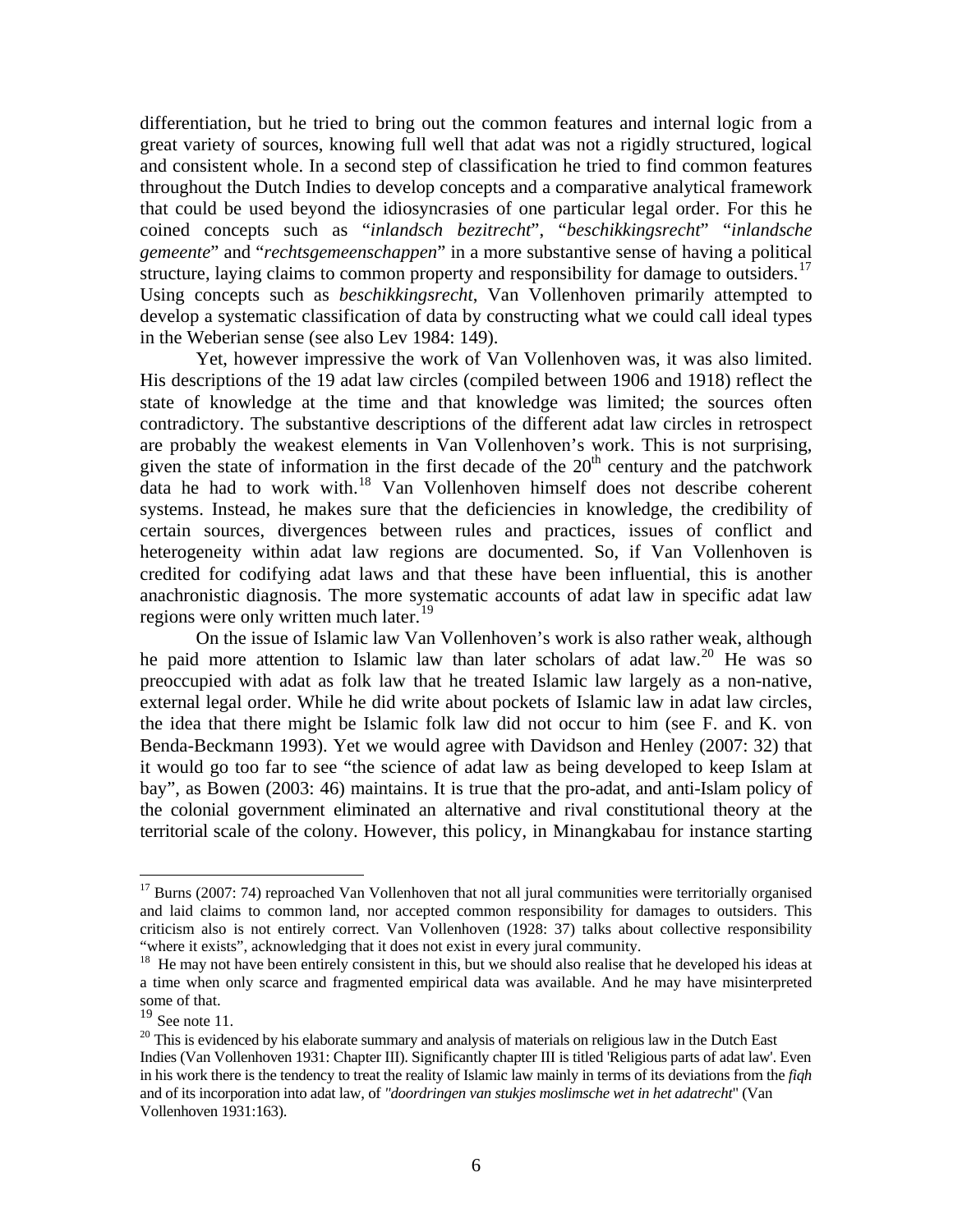in the early  $19<sup>th</sup>$  century, long before Van Vollenhoven, had relatively little to do with the adat law science.

Van Vollenhoven's approach entailed a thorough understanding of the processes in which adat law is maintained and reproduced. For him, the "*rechtsgemeenschappen*", "jural communities"[21](#page-6-0), corporate units of an organized indigenous society, were the fundamental places where law was being created. They echo the *Verbände* of Weber and Ehrlich and Moore's (1973) semi-autonomous social fields. It is here that Van Vollenhoven and F.D. Holleman have perhaps made their most important methodological and theoretical contributions. The insights into *preventieve rechtszorg*, preventive law care, or *gesteunde naleving*, supported observance, were brilliant. The insights that law, whether adat law, state law or any other law, is used, maintained, and changed and has different consequences in many different contexts, in village transactions and disputing, processes of preventive law care, in court decision making, in local and national politics and legislation, were quite unique and were only gradually taken up in Anglo-American anthropology of law in the 1970s.

In many respects Van Vollenhoven was a pioneer of the very critique towards the transformation of local laws through the ethnocentric and legalistic categories of colonial judges and administrators. He and his students regularly criticised the misinterpretations of other writers, parliamentarians and judges (see Van Vollenhoven 1909). They clearly saw the difference between adat law as interpreted and applied in courts and the local law operating in villages, between "lawyers' adat law" and "people's adat law" (*adat juristenrecht* and *adat volksrecht*), ideas which were developed much later in Anglophone literature in the 1970s (Woodman 1985, 1987).

With the increasing knowledge of *adat* law principles and a pressing need to make them suitable for court and administrative decision making, the character of *adat* law studies changed. His most well-known follower Ter (1937) later developed *adat* law studies into a positive legal science (*positieve rechtswetenschap*), different only from other legal science by the unwritten nature of its object, which had to be extracted form social reality. His approach was directed at finding this unwritten law in order to help colonial judges. It resulted in a kind of case law doctrine for *adat* law, based on the assumption that it was possible in principle to apply to new cases the law as defined in earlier decisions. Influenced by American legal realist ideas, Ter Haar developed his decision theory (*beslissingenleer*): *adat* law was to be found in decisions taken in and outside disputes. Pragmatic reasoning had taken over from the attempt to come to a descriptive account that was as close as possible to the conceptual logic of *adat* systems and their ideas about proper decision making. Ter Haar's approach has influenced postindependence Indonesian *adat* law scholars such as Djojodigoeno, Supomo, and Koesnoe. Descriptions of *adat* law made by later Indonesian *adat* law scholars, though not meant as prescriptive legal codes, were nevertheless clearly and primarily to help guide court decision making (Strijbosch 1980). Within the circle of adat law scholars, however, Ter Haar's new adat law doctrine were disputed and criticized as a transformation that went right against the doctrines of adat decision making processes (see F.D. Holleman 1938, Korn 1941). Thus, the last decades of the colonial period are characterised by differences in approach to the study of *adat* law between on the one hand Ter Haar and others in Batavia, who were heavily involved in designing and

<span id="page-6-0"></span><sup>&</sup>lt;sup>21</sup> J.F. Holleman's translation (1981: 43). See also Van Vollenhoven (1933[1901]: 3 ff ).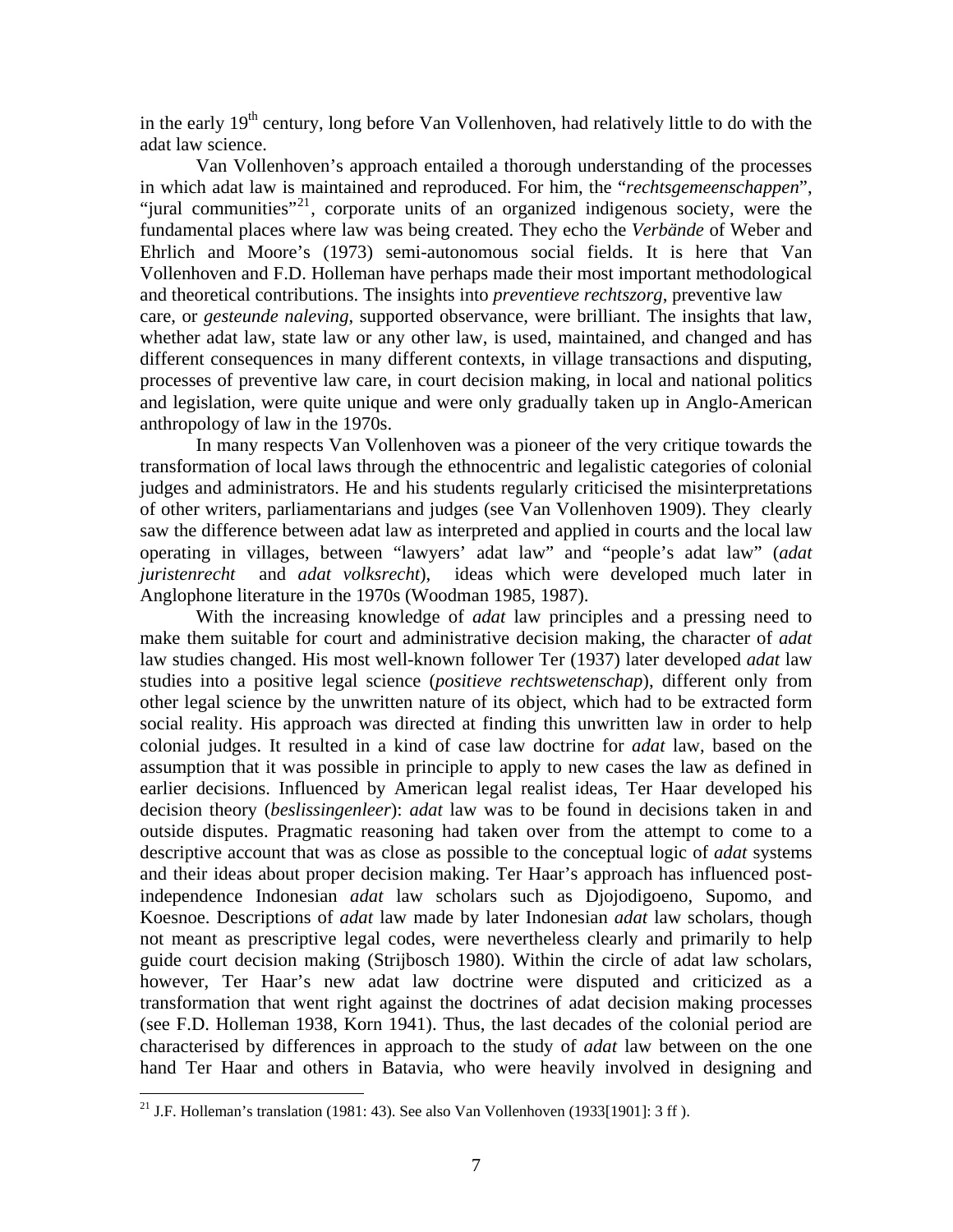developing the Netherlands East Indies' legal system, and on the other hand F.D. Holleman and V.E. Korn in Leiden, who were closer to the spirit of van Vollenhoven and more at a distance from the immediate political and practical concerns.

# **The myth of the myth of ulayat rights**

 $\overline{a}$ 

For a more concrete illustration we turn to the history of *ulayat*, adat, rights to the village commons. In many regions of Indonesia, as e.g. in Minangkabau, village land was mostly under the socio-political control of the village government according to the respective adats.[22](#page-7-0) The Dutch called this right of socio-political control *beschikkingsrecht*, in English 'right of disposition' or 'right of avail'.<sup>[23](#page-7-1)</sup> The Dutch adat law scholars considered the right of avail as an expression of Minangkabau political-economic constitutional theory. In the narrow sense, the *ulayat* lands were the village commons. It served for collecting forest products, as grazing land and as a reserve for the expansion of agriculture and horticulture. Village land was usually freely accessible to the members of the village. Sometimes a fee of recognition had to be given for extracting village land resources. A cultivator could acquire individual rights on irrigated rice fields or tree gardens. After a few generations this would accrue to the pool of inherited lineage property. Village land could not be alienated. Outsiders were barred from free access, but they could be given temporary access and withdrawal rights. Thus, the right of avail extended in principle over the whole village territory, with the qualification, that it had been weakened with respect to permanently cultivated agricultural land, which had become the inherited property of lineages or self-acquired property through new cultivation, and thus acquired a special legal status.

When Minangkabau was officially incorporated into the Dutch colony in the early  $19<sup>th</sup>$  century, the treaties between the Dutch colonial state and Minangkabau representatives stipulated that these rights be recognised and protected. The Dutch, however, quickly broke most of their promises, reorganised the village government, limited the number of lineage heads, introduced a system of forced cultivation of coffee, and put access to markets under debilitating constraints. These were the first major infringements changing the context under which *ulayat* rights were exercised. However, the existence of Minangkabau village governments' and lineage heads' rights over *ulayat* as such was not questioned. One year before Van Vollenhoven was born (1874) research on local land rights had been conducted in West Sumatra. Kroesen (1874: 3) concluded: "It may sound strange, yes even unbelievable, yet it became truly very clear from the research conducted that no piece of land could be shown, however far away in the wilderness, on which not one or another *negri* (village) claimed rights". And he continued "the uncultivated lands belong to the village and are under the *beschikking,*

<span id="page-7-0"></span> $^{22}$  It could also be distributed among the founding clans of the villages, then administered by, or held under the guardianship of the heads of clans (see also Van Vollenhoven in J.F. Holleman 1981, 137; F. von Benda-Beckmann 1979). Burns accuses Van Vollenhoven of claiming that every region of Indonesia had such rights of avail. In fact, Van Vollenhoven (1928:19) reports this for many, but not all regions.

<span id="page-7-1"></span><sup>&</sup>lt;sup>23.</sup> J.F. Holleman (1981:287, 431). For more detailed discussions, see Van Vollenhoven (1919); Logemann and Ter Haar (1927); F. von Benda-Beckmann (1979); for Ambon, F.D. Holleman (1923).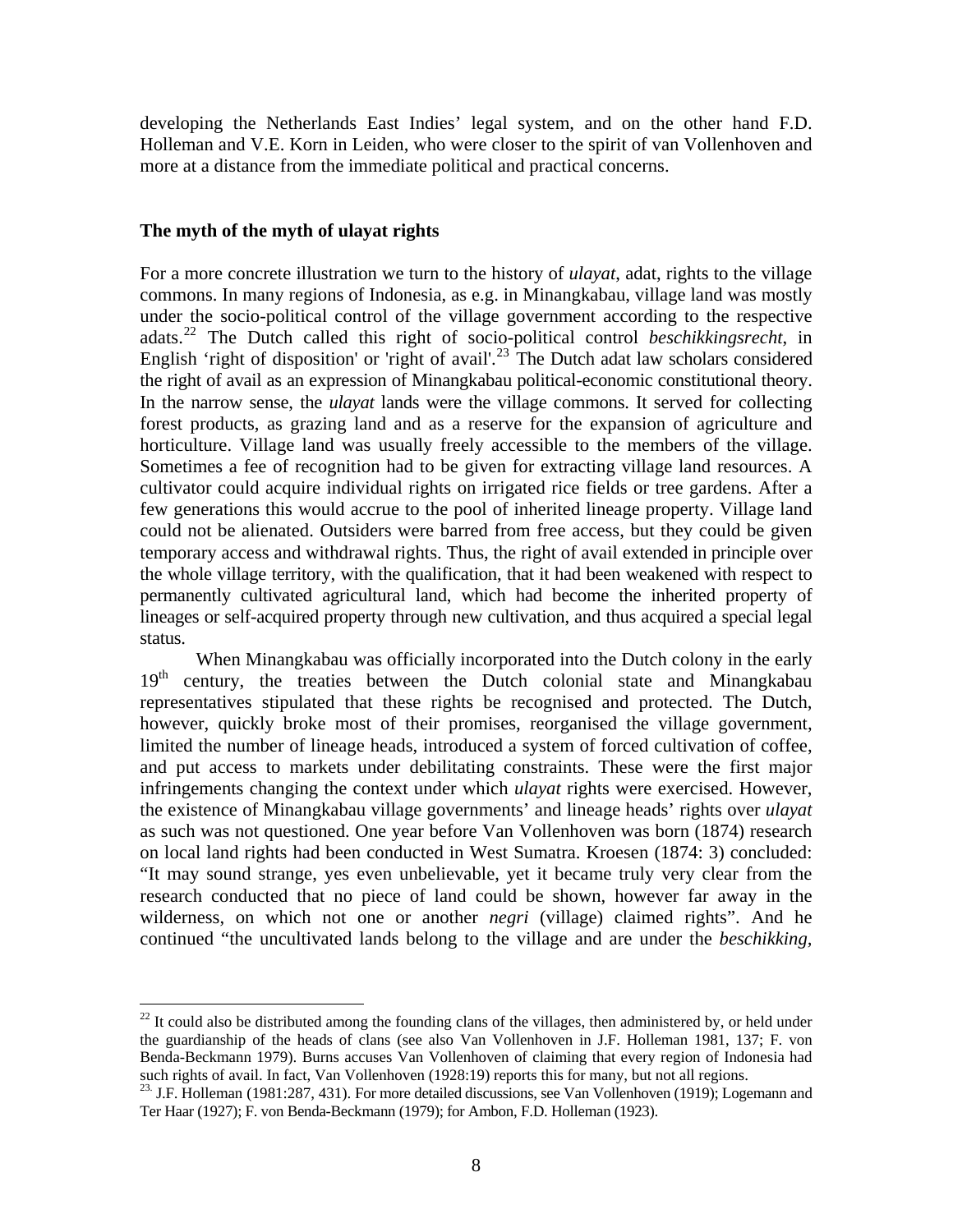disposition, of the lineage heads who together represent the village, and people had cultivation rights" (Kroesen 1874: 9).

In the early 1870s the economic policy changed. The system of forced cultivation was abandoned and the colony was opened up for Dutch plantations. This was facilitated by the Domain Declaration legislation. The West Sumatran Declaration of 1874 stipulated that land not held in ownership or under ownership-like rights, the waste lands, *woeste gronden* in Dutch, was deemed to be the domain of the state.<sup>[24](#page-8-0)</sup> In a gradual process which Van Vollenhoven in 1919 characterised as "a century of injustice" these rights to village land were increasingly and systematically reduced, creating considerable legal uncertainty and much resentment. This usurpation of huge resource regions was justified by a peculiar interpretation of *ulayat* rights of the colonial administrators, according to which only private rights to land were recognized under the Domain Declarations.[25](#page-8-1) Neither the *beschikkingsrechten* of the villages nor the traditional cultivation and gathering rights of villagers on the *ulayat* conformed to the criteria of private law ownership. $26$  They were regarded as mere 'interests', subject to the state's political consideration of the 'common good' – that is capitalist economic development by European companies.<sup>[27](#page-8-3)</sup> Since in the colonial legal logic each piece of land needed to have an owner, people like 's Jacob, Nederburgh (1934) and Nolst Trinité (1972) argued that it was 'inevitable' that the state became the owner of that land. A *beschikkingsrecht* of villages, if it had existed at all, would have to be seen as a public right of the village government, which would have been absorbed by the new, overriding public rights emanating from the state's sovereignty. Any public right exercised by village governments over village territories could therefore only be derived from and remained subject to the state's rights. By contrast, Van Vollenhoven and his followers argued that such interpretations were based on a fundamental misunderstanding of the nature of the *beschikkingsrecht,* which had both "public" and "private" characteristics and therefore should fall under the protection clause of the Domain Declarations.<sup>[28](#page-8-4)</sup> While not arguing against sovereign rights of the state over these resources as such, the assumption of private law ownership by the state was a "transmutation of an undeniable and unchallenged right of socio-political control into an ambiguous and confusing right of ownership", as Van Vollenhoven argued.<sup>[29](#page-8-5)</sup>

<span id="page-8-0"></span><sup>24.</sup> The Domain Declaration was contained in the Agrarian Decree (*Agrarisch Besluit*) of 1870. The Domain Declaration for Sumatra of 1874 is reprinted in Logemann and Ter Haar (1927, 106).

<span id="page-8-1"></span> $25$  There was much disagreement within the colonial administration about the proper interpretation of these Declarations. Van Vollenhoven (1919) noted that four different interpretations were held by the colonial administration. For the most systematic exposition and justification of the state policies and the claim of private law ownership, see 's Jacob (1945).

<span id="page-8-2"></span><sup>&</sup>lt;sup>26</sup> As Van Vollenhoven (1919, 72) disapprovingly noted: "The administration only supports those rights that fit well into our categories, the rest are imagined claims or rights which only exist in the imagination of the population."<br><sup>27</sup> Compare for Kenya, Okoth-Ogendo 1979, for India, Shiva 1989.

<span id="page-8-4"></span><span id="page-8-3"></span><sup>&</sup>lt;sup>28</sup> It is difficult to comprehend how Van Vollenhoven could be accused of treating the *beschikkingsrecht* as private right, as Burns (2007: 76) does.

<span id="page-8-5"></span> $^{29}$  Van Vollenhoven (1919: 103). Van Vollenhoven, unmasking this transformation of public control into private economic rights, added: Agrarian rent and lease (*erfpacht*) are private rights in name only. We do not deal here with rent nor lease according to the civil law. They are *concessions* to land exploitation, or mining concessions (1919: 100). Also the allocation of agrarian ownership to private enterprises is not a transfer of land from owner to owner, but the *installation* of an owner. It cannot be based on private law (1919: 101).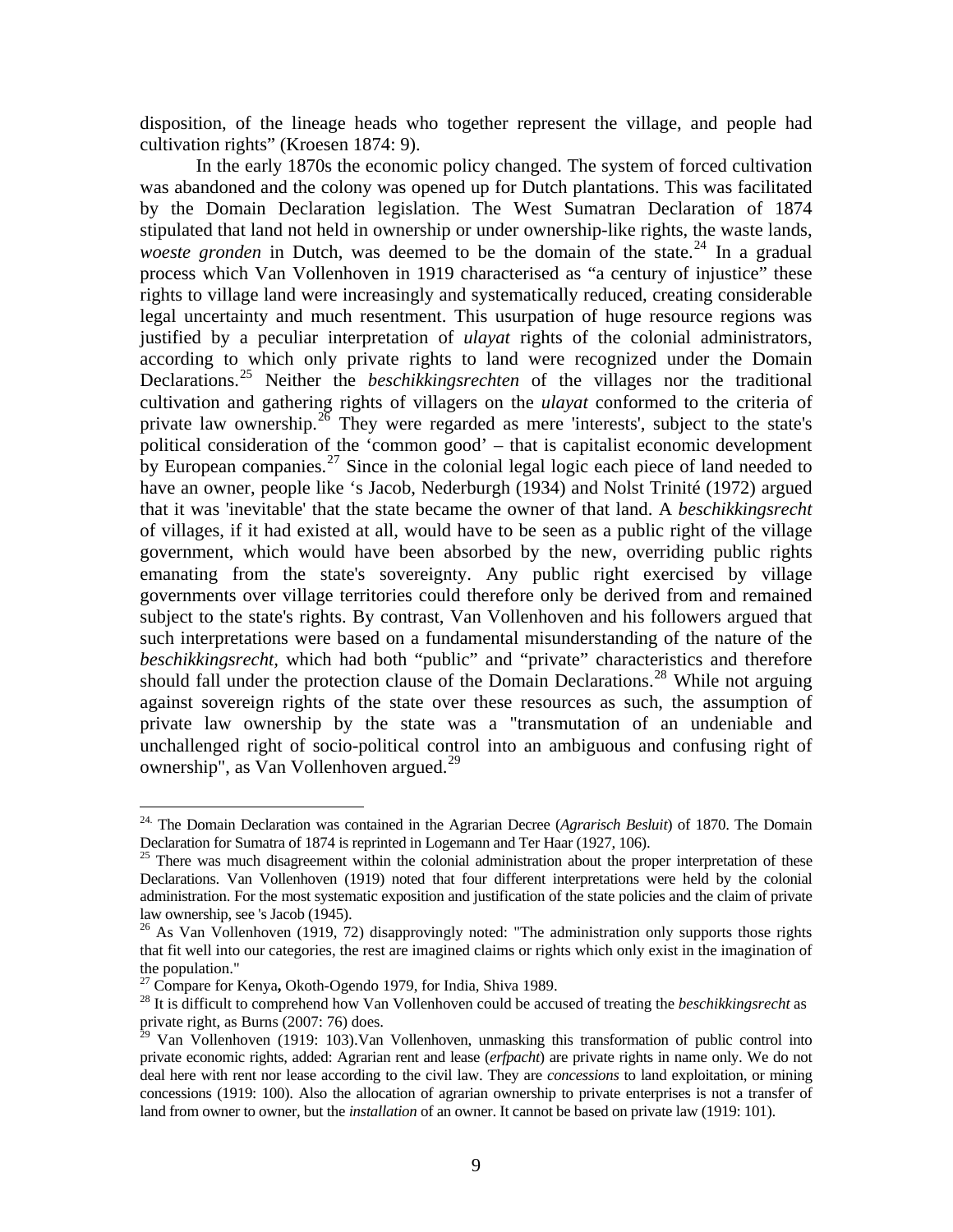Thus, within the world of academia and legal politics, a number of rather different interpretations circulated. Such interpretations of course are a different kettle of fish from actual legal-administrative practices. Here we also find different ways of interpreting and dealing with the Domain Declaration. The central government in most regions did not recognise *ulayat* rights. In some parts of the colony the non-recognition of ulayat policy was relatively strictly followed and land was given out in *erfpacht* or other concessions to Dutch companies. In other regions without large scale plantations, such as West Sumatra, the regional administration largely condoned or even explicitly recognised the continued existence of the village government's rights over village land, and generally avoided direct interference. Where land or forest areas were given as concessions to outsiders, the agreement of village governments was sought. The Domain Declaration was even called the "secret declaration", because the regional government for some time did not dare publicise the text or put it into practice for fear of popular uprisings.<sup>[30](#page-9-0)</sup> Apart from that, the Domain Declaration in the eyes of many local administrators was simply unjust and illegitimate.<sup>[31](#page-9-1)</sup> The correct legal interpretation and practice was moreover contested between the central government and the local administration.<sup>[32](#page-9-2)</sup>

# *Ulayat under Suharto and Reformasi*

 $\overline{a}$ 

The continuities in *ulayat* struggles occurring after the fall of the Suharto regime in 1998 as part of the revitalisation of adat are striking. The Basic Agrarian Law of 1960 professed to be based upon adat law, but recognised *hak ulayat* in a rather ambiguous way, subject to the state's regulatory control and the 'common interest'. In the new Forest and Mining Laws as well as in the practice of the respective bureaucracies, the state worked on the same legal and political logic as its colonial predecessor. Some expropriations were entirely illegal, many others based on manipulated consent. During the last decades of the Suharto regime, an ever rising number of timber, mining and agricultural concessions, leases and ownership titles had been granted to commercial companies in disregard of the claims of local populations during the last two decades before the fall of the regime.<sup>[33](#page-9-3)</sup> Adat and *ulayat* rights might seem to have been dramatically weakened, especially between 1983 and 1999 during which time the official village organisation based on the neo-traditional Minangkabau village, the *nagari*, had been replaced with the *desa* model.

 But with r*eformasi*, the greater political freedom and the ensuing decentralisation policies, the struggle to regain village control over *ulayat* land flared up again, especially after the reorganisation of village government, which marks the abandonment of the *desa* structure and a return to a *nagari* model.<sup>[34](#page-9-4)</sup> While the public struggles for *ulayat* during the repression were on a low level, the Minangkabau population continued to regard the

<span id="page-9-0"></span> $30$  See Van Vollenhoven (1919); Adatrechtbundel (11, 88); Oki (1977: 105, 109); F. von Benda-Beckmann (1979); Manan (1984: 186); Kahn (1993: 191); F. and K. von Benda-Beckmann 2006a.

<span id="page-9-1"></span> $31$  Gooszen for instance wrote in 1912 that "without further recognition of any other right the uncultivated land was declared to be state domain. This is illegal (*onrecht*) because land belonging to no one does not exist there, and in particular not in the Padang Highlands." Quoted from Pandecten (I, 1914: 38).

<span id="page-9-2"></span> $^{32}$  For a case from 1903-1904, which shows the different opinions of the colonial administrators at local, provincial and central level, see Adatrechtbundel (11: 88); F. von Benda-Beckmann (1979: 261-262).

 $33$  See Lynch and Talbott 1995; Bachriadi et al. 1997; F. and K. von Benda-Beckmann 1999, 2006a.

<span id="page-9-4"></span><span id="page-9-3"></span><sup>34</sup> This led to a boost in the adat law*, nagari, ulayat* rights and adat leadership nexus. See F. and K. von Benda-Beckmann (2006a,b, 2007a; Biezeveld 2007).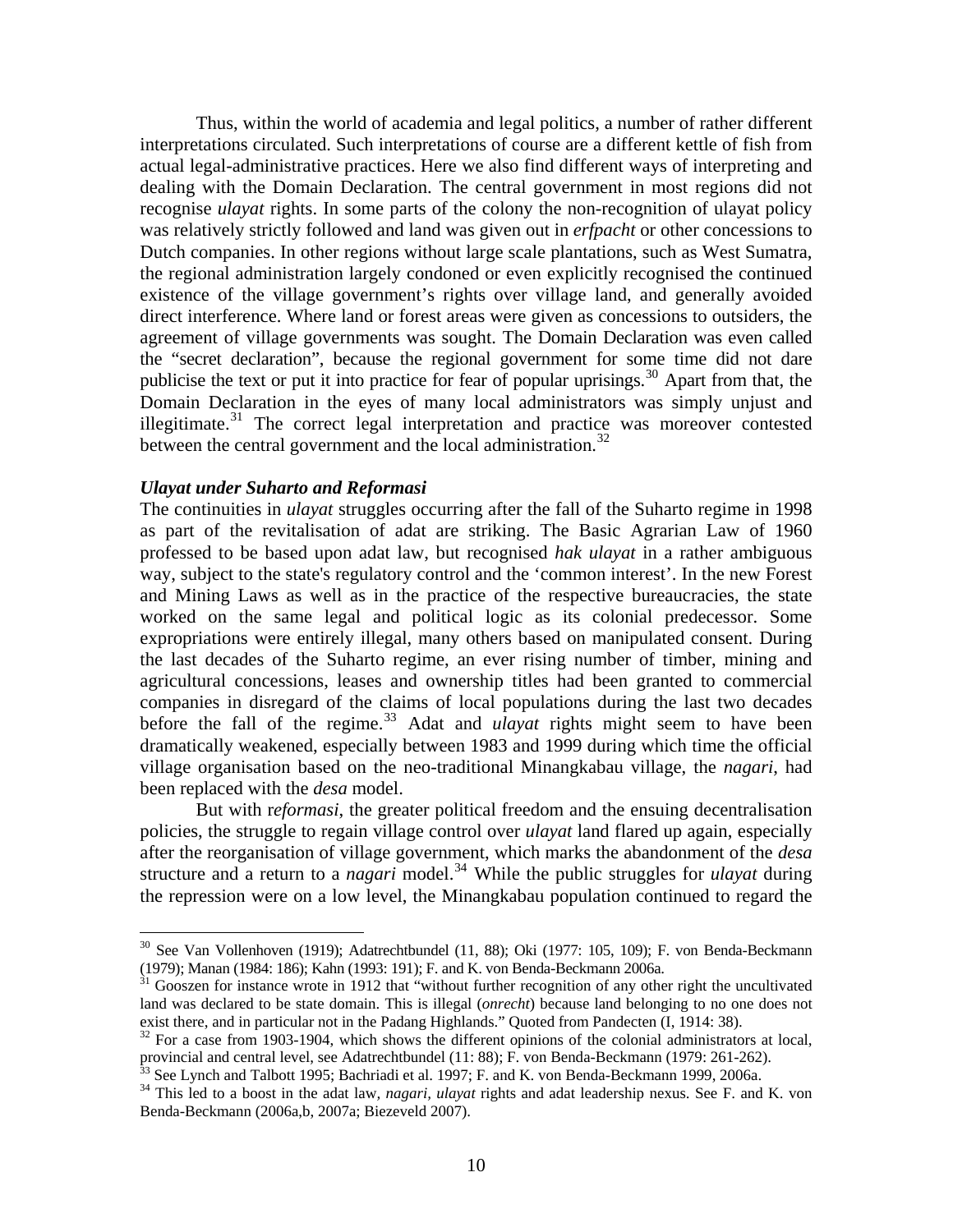government encroachment on *ulayat* as an illegal infringement on their adat rights, but did not dare oppose it out of fear of repression. *Ulayat* and its insufficient recognition in the agrarian and forest legislation remained an issue in provincial and village politics and academic discussions during and beyond the 1960s. They only were less vocal, more repressed, rarely led to open violence, and did not get the media coverage they are getting now. Moreover, *ulayat* land not directly controlled and exploited by state or private companies was seen as being governed by adat.

 In order to claim back *ulayat* land, adat law now is discussed and strategically used in a wide range of contexts and arenas.<sup>[35](#page-10-0)</sup> Many farmers started to cultivate formerly expropriated *ulayat* land. Village Adat Councils have begun to negotiate a share of the profits with companies that are exploiting village commons. Cases trying to invalidate earlier state transactions over village land are taken to court. It is mobilised against state legislation and bureaucracies by an alliance of village adat leaders and local governments, a variety of NGOs, university lecturers and local politicians. A Provincial Regulation on *ulayat* land is under discussion since 2000, heavily contested between more radical adat interpretations of rights to *ulayat* and more state and investor friendly interpretations. In 2008, the provincial parliament finally enacted the Regulation of *Ulayat*, acknowledging in principle the principle that it returns to the original owner, but leaving much leeway for exceptions. There is also a strong continuity in the ways in which claims to *ulayat* are made. The way rights to *ulayat* land are presented follow the classic Minangkabau adat model, which has been reproduced throughout history. It is presented as "pure" adat, although one aims at having this right integrated into hybrid state legislation, as in the struggle for the Provincial Regulation. The Minangkabau recourse to adat is less of an invention than a revitalisation and actualisation of these rights. $36$ 

# *Law, science and politics - then and now*

 $\overline{a}$ 

Towards the end of the  $19<sup>th</sup>$  and during the beginning of the  $20<sup>th</sup>$  century, there raged a debate about the desirability of creating uniform law for the Dutch Indies to replace the co-existence of different laws for various population groups, in order to facilitate economic development. Many recommended the introduction of Dutch law for the whole population. Others wanted to codify adat law to enhance legal certainty and to allow the government to develop this adat law. Van Vollenhoven and Snouck Hurgronje were declared opponents of wholesale codification because it would seriously affect the

<span id="page-10-0"></span><sup>35</sup> These new open claims for *ulayat* are part of a broader process in which the relationship between adat and state law is renegotiated, especially around the reorganisation of village government. It also changed the political interest in religion, which had been directed mainly at the state and its corrupt administration, but now had to re-establish its position vis-à-vis adat as well. The result is a reconsideration of Minangkabau identity and an exclusionary identity politics, though not of the violent kind we have seen elsewhere in Indonesia.

<span id="page-10-1"></span><sup>&</sup>lt;sup>36</sup> F. and K. von Benda-Beckmann (2007a); Li (2007). Davidson and Henley's conclusion that "any continuity with colonial *adatrecht* is illusory" (2007: 22) is not necessarily warranted. Nor is the reason that makes reference to adat attractive, namely to claim legitimacy for one's cause entirely new as Li (2007) suggests. Davidson and Henley seem to be somewhat ambiguous here, for they also state that in some areas of social life, and at least in some parts of Indonesia, there is continuity in a straightforward continuity of customary community land rights, as Davidson and Henley admit (2007: 36).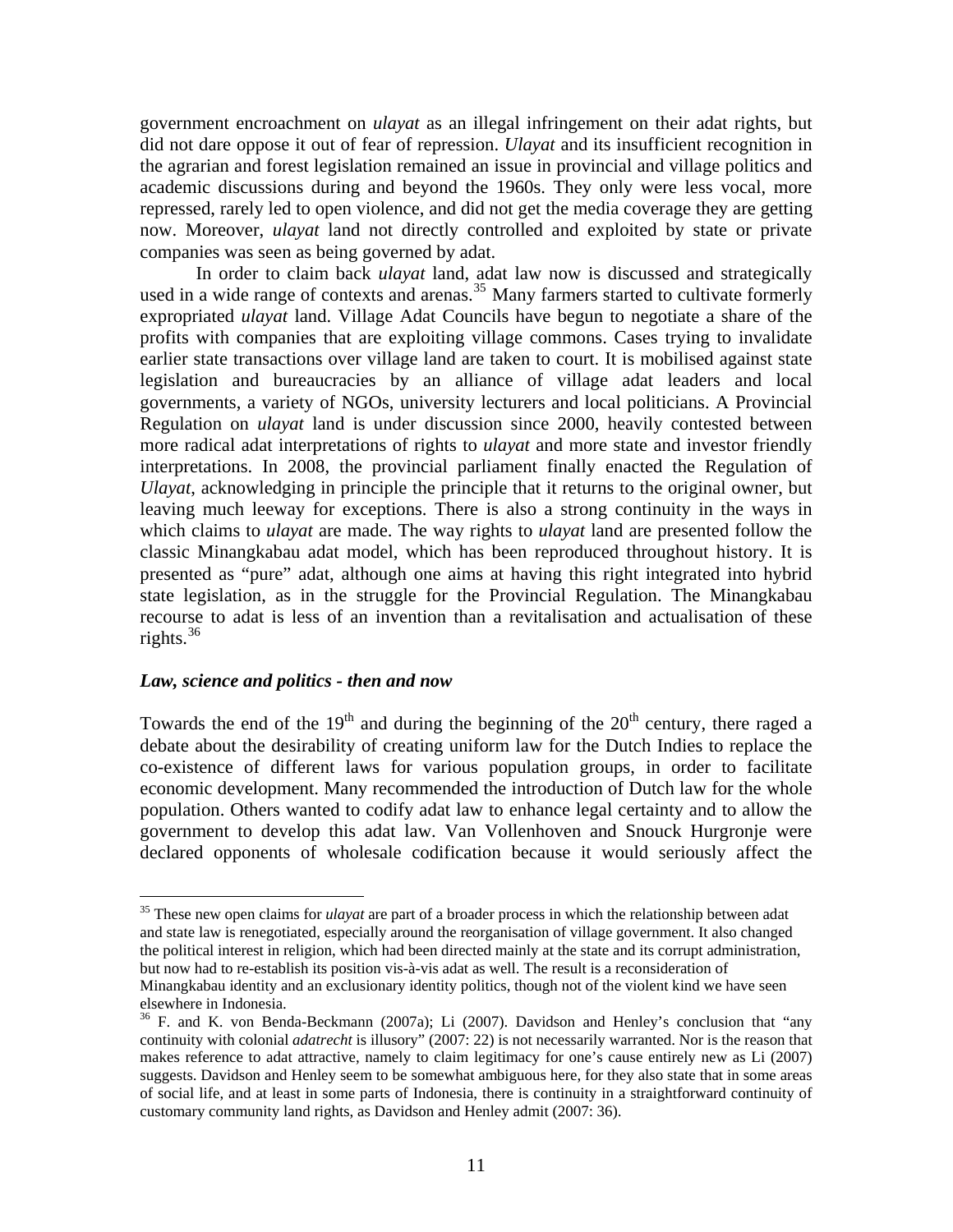flexible and dynamic character of adat.<sup>[37](#page-11-0)</sup> They were not looking for an uncontaminated adat of the past, nor did they want to maintain it. Such an essentialist notion of adat, as was attributed to them, is a far cry from what Van Vollenhoven and Snouck saw as existing or as desirable.<sup>[38](#page-11-1)</sup> Van Vollenhoven and Snouck predicted that forced codification and subjugation to Dutch law would be counterproductive because it would strengthen conservation and hamper development. In their eyes, only gradual development from within the communities in which adat law was generated, though not in isolation, could bring about appropriate social and economic progress without seriously damaging the local social order. That part of adat, which can be called law, could not simply be cut out of its larger context without seriously undermining its social foundations. It would strengthen precisely those features of adat which the legislator sought to change. Customary law can very well develop to live up to modern requirements, but this cannot be done by mere imposition of change. Criticising a local population for not being able to live up to the challenges of a modern economy, while at the same time amputating their legal system and denying them access to economic facilities and markets, was misleading. Economic development would be hampered by subjecting the population to *corvée* labour, systems of forced cultivation, oppressive labour legislation and the large-scale dispossession of their natural resources by the Domain Declarations, not by the fact that adat law is fundamentally differently structured.

 Van Vollenhoven was criticised for opposing the introduction of uniform law and for his insistence on the variety of adat laws, which, according to his opponents, was not even law but only messy and imprecise custom, which would hamper economic development and legal certainty. The fact that he engaged himself for a better understanding of these orders, that he minded the violation of these laws, and that he did not believe that a wholesale introduction of state law would do a better job for economic and political development made him unbearably romantic, paternalistic and anti-development oriented in the eyes of many.<sup>[39](#page-11-2)</sup> He was denounced "as a Jacobite against whom the Netherlands of the shareholders and East Indies pensioners had to be called to arms".[40](#page-11-3) In our eyes his critique of the large scale reorganisation of the legal order was less an expression of romanticism, but rather a realistic assessment of the probable consequences of such measures. He clearly saw the dangers, when he criticised the legal reform plans in 1915, even without the hindsight that we have after decades of failed law and development projects aiming at supplanting family and inheritance law or land law in other (post) colonial regions and in Indonesia itself. The sharpness of his diagnosis can be seen from later historical experience and some counterfactual speculations. What

<span id="page-11-0"></span><sup>37</sup> Van Vollenhoven (1910) did design "a short adat law code for the whole of the Indies" (*Een Adatwetboekje voor heel Indië*), but this was more a codification of adat principles rather than wholesale codification. See also Davidson and Henley (2007: 21). See also Burns (2004, 2007); Fasseur (2007).

<span id="page-11-1"></span> $38$  They were interested in the internal logic and dynamics of change within existing adat law, period. In fact it was precisely this essentialist conception of adat of those who wanted to get rid of it that they were fighting against. "The country is too good and promising to be turned into an adat museum", Van Vollenhoven wrote (1919:29). And he was convinced that oriental ideas could be "fertilised with western values" (1933:239).

<span id="page-11-2"></span><sup>&</sup>lt;sup>39</sup> On Van Vollenhoven's attitude towards legal and economic modernization, see also Sonius (1981), Lev (1984); Fasseur (2007), Burns (2004).

<span id="page-11-3"></span> $40$  Colenbrander, as quoted by Panhuys 1975: 3.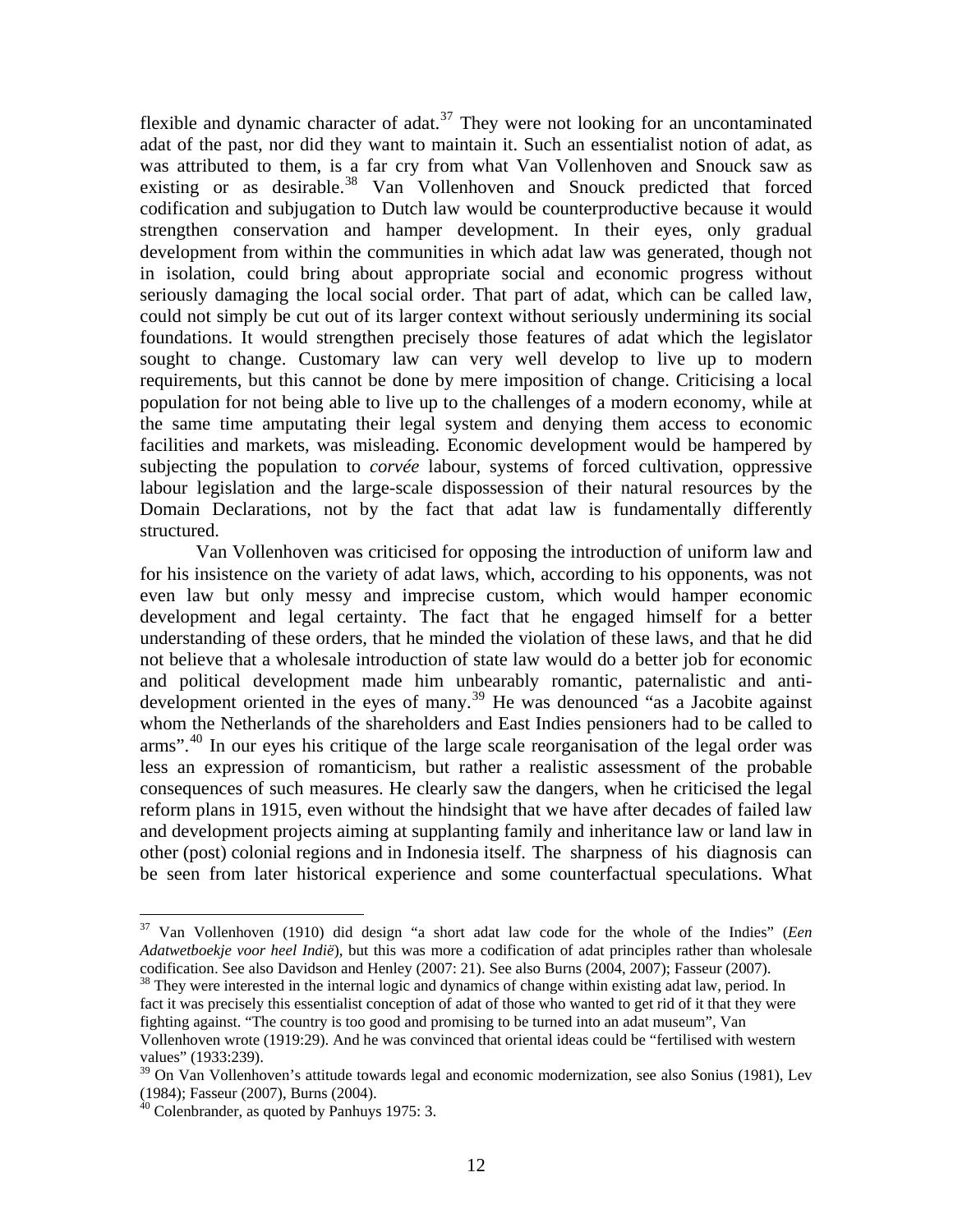would have happened if the Dutch had declared the whole of Dutch civil law valid for the whole population, or imposed a uniform land law based on Dutch legal categories? The fate of the Basic Agrarian Law of 1960 and the repeated efforts to push registration of individual ownership titles, lastly aided by a huge World Bank project, are telling. Can we expect that what hardly works now would have worked a hundred years earlier? It would also be interesting to speculate about what would have happened if, for instance, the Dutch had kept their treaty promises, or if they had not issued the Domain Nota and had recognised the villages' rights over their village resources in their favour, if they had negotiated development with those who held the rights?

There are striking parallels with some current accounts of indigenous populations that are barred from commercial exploitation of the natural resources as long as they hold them under indigenous title and for which their indigenous law and not state policies are blamed (F. and K. von Benda-Beckmann 1999). Many contemporary critics of law and development rhetoric<sup>[41](#page-12-0)</sup> echo van Vollenhoven's critique (1933:349[1915]):

"There is an impolite Latin proverb saying the world wants to be cheated. That one wants to be cheated by the image of great organisations in my view seems to come from mankind's yearning for a beautiful panorama of the future. He who paints the largest canvas, he who opens the most wonderful perspective, who closest approaches a radical transformation of the universe, gets the loudest applause. But nobody asks whether there is a road leading to these goals, or whether this road will be passable in the near future".

#### *The mobilisation of Pan-Indonesian adat*

The scope of political claims based upon adat followed logically from the scale of the pre-colonial political organisations. They were bounded by ethnic and regional boundaries. They therefore never threatened the colonial state as a whole. The mobilisation of a Pan Indonesian adat was exceptional. In the 1920s, an all-Indonesian adat was promoted by *Indonesian* intellectuals, in the *Sumpah Pemuda* which later would be used as a legitimizing basis for the struggle for Independence (see Koesnoe 1977:124). Adat law was then recognized as the law which unified the whole Indonesian population. (Koesnoe 1977:126, 133). After Indonesia's Independence, however, the position of adat law *vis à vis* the state and its law has (at least for most legal scholars) fallen back to the old, colonial situation, though some tried to develop an alternative theoretical basis. Koesnoe (1977:156) was the most prominent Indonesian theorist who maintained the view that adat law is more than ethnic group law, but still forms the basis and ultimate legitimation of all Indonesian law; even where it is no longer referred to as adat law but as Panca Sila law.<sup>[42](#page-12-1)</sup> Such efforts to forge an alternative legal foundation to the law of the state may have a contemporary parallel in recent discussions about "African" or "Asian" human rights.<sup>[43](#page-12-2)</sup>

<sup>41</sup> See e.g. Quarles van Ufford and Roth (2005).

<span id="page-12-1"></span><span id="page-12-0"></span> $42$  See Koesnoe's discussion of the position of adat law according to the Preliminary Constitution of 1950, Koesnoe 1977:138 ff.

<span id="page-12-2"></span> $43$  See F. and K. von Benda-Beckmann 1993.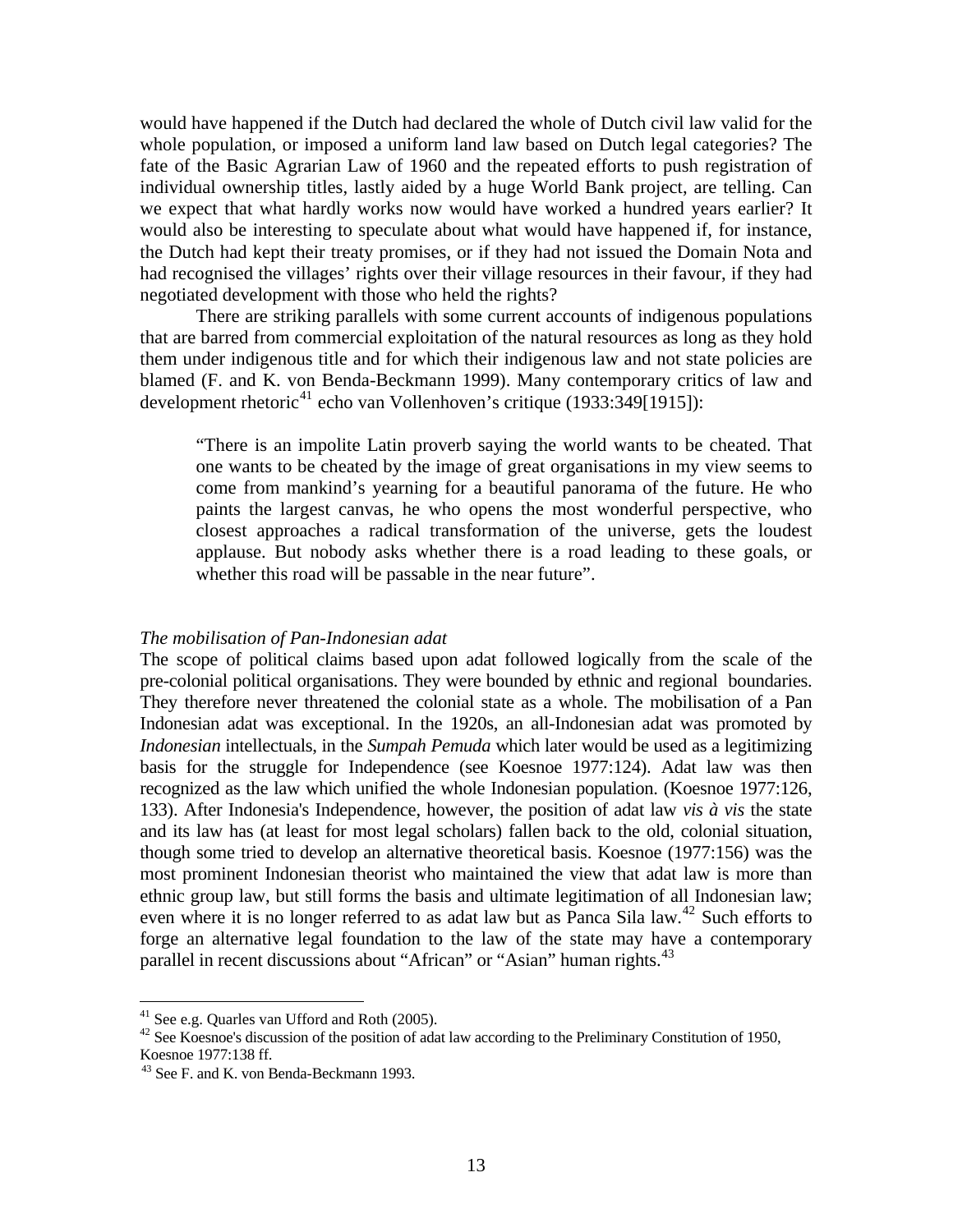The recent emergence of the Alliance of Adat Societies (AMAN) is a new development in which local adat interests are mobilised on a national level (see Moniaga 2007; Acciaioli 2007, Li 2007, Davidson and Henley 2007). It is however a very different movement, that draws its legitimacy mainly from analogy with the notion of indigenous peoples in the sense of ILO convention 169. The alliance itself is also strongly supported (if not created) by foreign donors and national NGOs. Contrary to the Indonesian nationalist politicians in the 1920s, the new remerging intellectual elite, the speakers in AMAN rather are a collection of politically and economically marginalised population groups. It is typical that the more prominent population groups, the Minangkabau, Bali, the old Sultanates, Javanese or Acehnese do not take part in AMAN, and follow their "old" strategy by fighting for their adat law, not needing any international legal legitimation.

# *Adat law, state law and Islam*

The political and scholarly interest in adat was not only inspired by the relation with state regulations. It also arose out of a concern about the actual role of Islam and Islamic law and the extent to which Islamic law should be recognised. Around the turn of the  $29<sup>th</sup>$ century, there were and are two major positions regarding the role of religious law. Van den Berg, and with him others, took one rather extreme position holding that "it is generally accepted that the family and inheritance law of the population of Java and Madura who have accepted the Islamic faith is governed by Mohammedan law" (Van den Berg 1892:454, 455). In the view of most adat law specialists Islamic legal elements, in order to become folk law, had to become part of adat law. And in this sense they took position that was as extreme as that of Van den Berg. Both standpoints hampered a more careful and differentiated analysis of the relationship between adat and Islam, and adat law and Islamic law.

# **The critiques reassessed**

The Indonesian example first of all shows us the *anachronistic* character of the "right of avail as creation of adat law" discussion. The adat rights over *ulayat* resources that the adat law scholars summarised as *beschikkingsrecht* existed on the ground. Until 1874, and partly afterwards, they were widely recognised by the colonial state, thus decades before the Adat Law scholars discussed and defended them. Though the rights to village commons were expropriated in different degrees, they continued to inform local legal thinking and practice, albeit often as "violated" rights.

 This is an instance of a more general point. Emphasising the creation of adat law by adat law scholars, as creating something mythical, something that did not really exist on the ground, tends to obscure that what went on in Indonesian villages and the colonial administration before these scholarly debates. There had been many changes and transformations before colonial state rule. In some parts of the archipelago, the Dutch East Indies Company (VOC) had significantly influenced and often changed local forms of political, economic and legal organisation. On Ambon for instance, one of the spice islands in the Eastern Moluccas, this happened as early as the first half of the  $17<sup>th</sup>$ century. Many of the new village structures were subsequently incorporated as "adat" by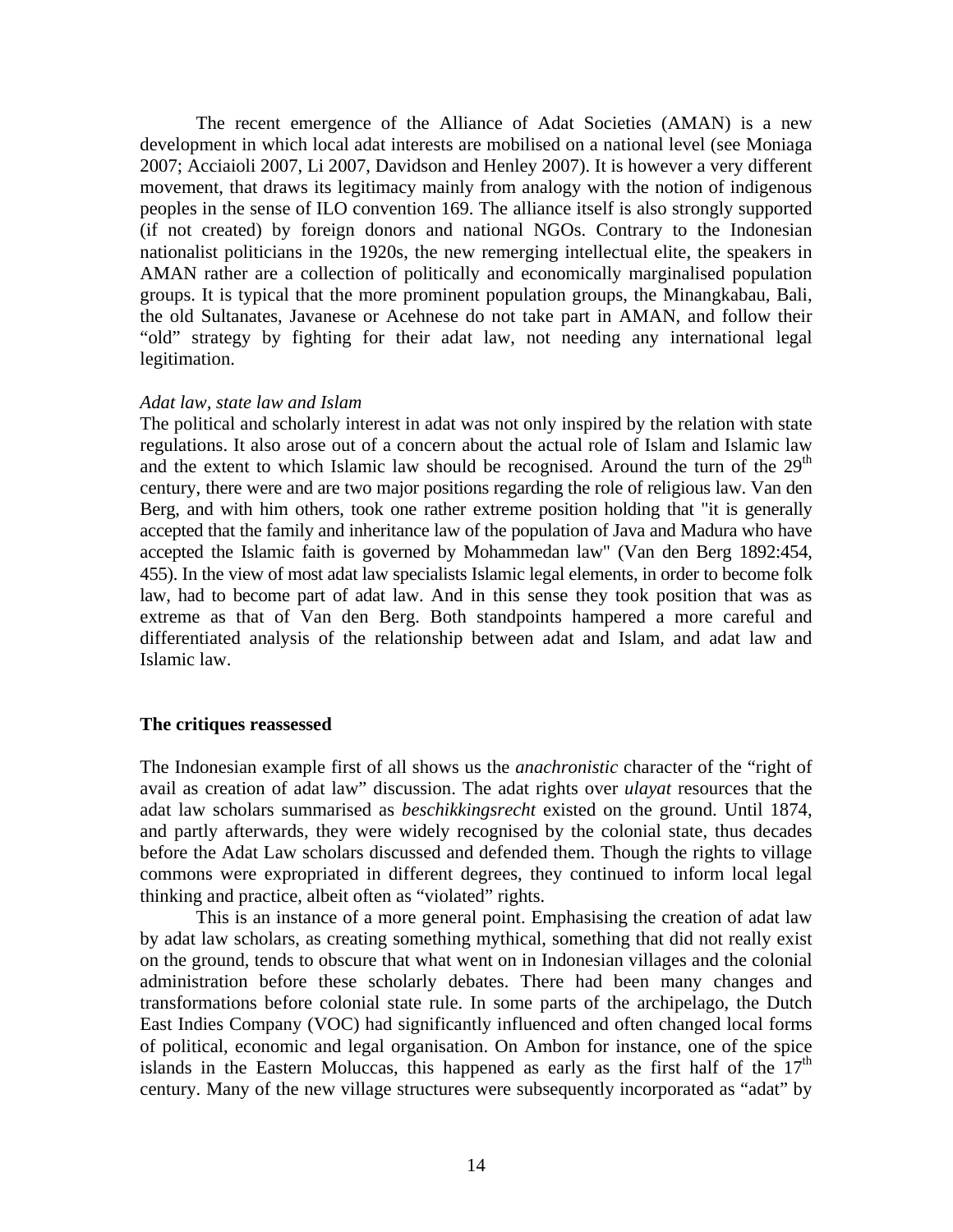the local population, although they never fully replaced pre-colonial legal notions (see F. and K. von Benda-Beckmann and Brouwer 1995, Zerner 1994). In the pre-colonial history there have been many transformations, also before the coming of the VOC. The most important was the coming of the great religions, especially Islam, to most regions in Indonesia. As would happen later in colonial times again, many adat concepts and institutions were expressed in Arabic and Arabicised Malay and Islamic law. The concept of adat itself is a case in point. In West Sumatra, for instance, concepts of *hak, milik, hibah, ulayat (wilayah), umanat* etc. become part of the language of adat. In general, the adat meanings became the meaning of these Arabic-Islamic concepts. The clearest case probably is that the Islamic term *warith* (heirs) was used to is indicate the heirs according to the matrilineal principles of Minangkabau adat. As Abdullah (1966) has argued, this confrontation with a different set of legal prescriptions and logic probably were one of the main reasons for the more adat oriented local leaders and intellectuals to systematize and theorise their adat.

 Secondly, the major changes affecting the extent to which the communal rights could be exercised had little to do with the work of Van Vollenhoven and the controversies with his colleagues in Utrecht in the 1920s and 30s. The actual changes were the result of colonial economic and administrative policies and concrete measures, most of them occurring before the academic discussions. The political engagement of the adat law scholars did not stop the ongoing expropriation. Nevertheless and understandably, the colonial administrators and entrepreneurs saw the adat scholars' views as a threat to their freedom to develop and exploit the natural and human resources (Burns 2004: 67).

 The critiques also have attached too much significance to what was written and debated in scholarly circles in the last for decades of Dutch rule, and tend to confuse this with the actual operation of local law, and with the ways colonial officials dealt with these issues in practice.<sup>[44](#page-14-0)</sup> The discovery of adat law by Van Vollenhoven and others is not the same as the existence of the rules, principles, decision making processes that scholars tried to capture.<sup>[45](#page-14-1)</sup> The adat rights that Van Vollenhoven wanted to describe and analyse with the concept did exist in many regions of Indonesia, including Minangkabau. They existed quite independently from whatever Van Vollenhoven, Ter Haar and Logemann would write about them in the first three decades of the  $20<sup>th</sup>$  century. What happened with adat and adat law in different contexts and arenas differed, then and now. More importantly, it was not only the adat law scholars who were engaged in explaining and systematising adat law. In regions such as Minangkabau, also local leaders and intellectuals play a major role in the continuing reproduction of adat and adat law (see Kahn 1993, F and K. von Benda-Beckmann 2007).

 Thirdly, it shows that the colonial administrators and lawyers like Nederburgh, Nolst Trénité and 's Jacobs and not scholars like Van Vollenhoven and his followers were the ones who most grossly misinterpreted and transformed the character of

<span id="page-14-0"></span> $44$  High legal officials, for instance, speaking of the Malayan inheritance law in a case disputed in 1860 (*Maleische versterfregt*) see F. von Benda-Beckmann 1979: 424). 45 Even the prominent legal historian Fasseur (2007: 51) maintains that the discovery of adat law did not

<span id="page-14-1"></span>start before the 1880s. That may be true for legal scientists and parliamentarians, but certainly not for administrators, who often had a good understanding of the adats in the region they worked in well before the 1880s.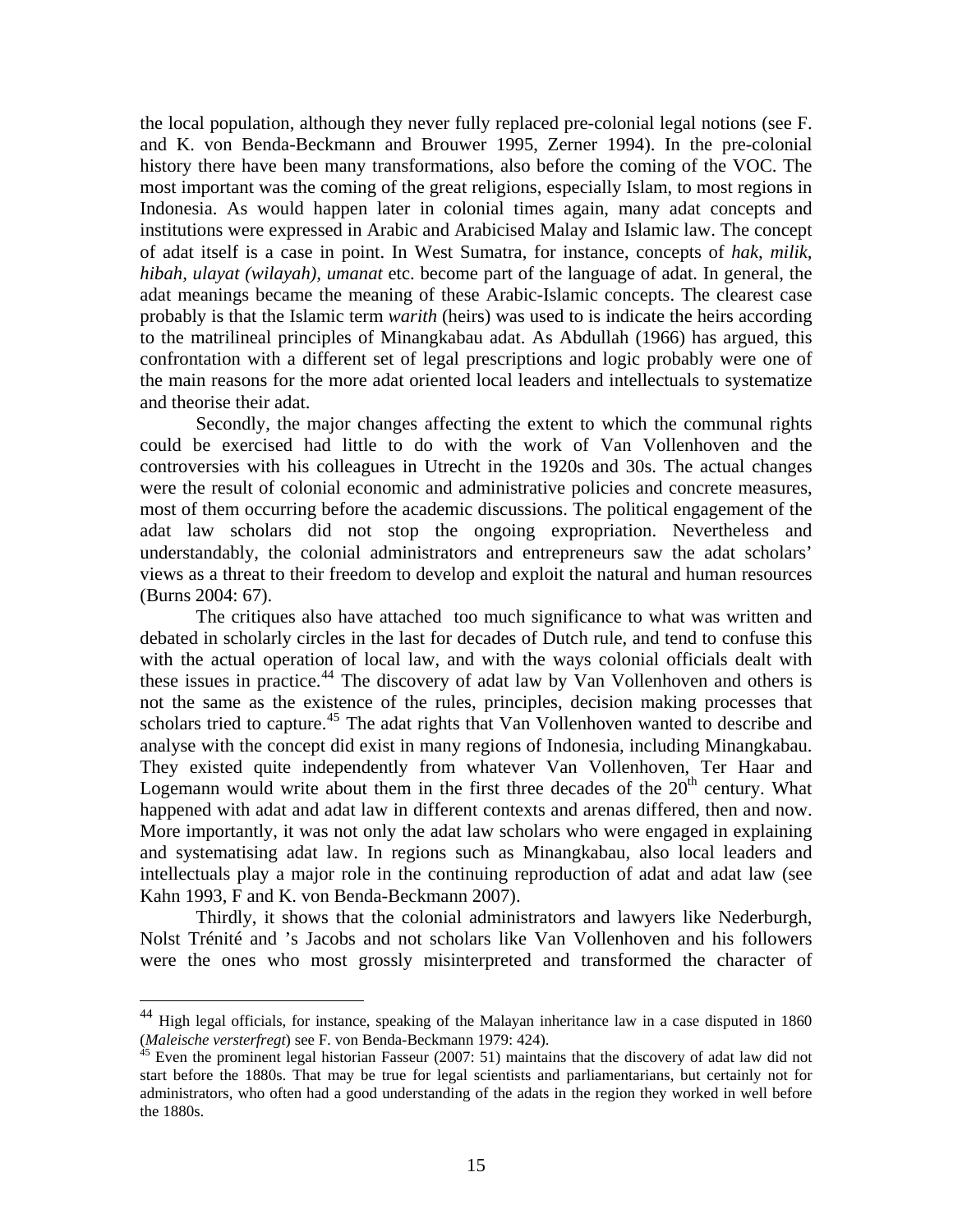Minangkabau adat rights to natural resources in terms of Dutch legal categories. Of course there were many weaknesses in the adat law descriptions. We know now that there were different degrees of such socio-political rights. Burns and other critics are right in stating that the six criteria with which Van Vollenhoven characterised his ideal type *beschikkingsgebied* and *beschikkingsrecht* cannot be found everywhere. However, societies with a political structure based on kinship rather than territory may exercise legitimate socio-political control over a certain territory to which various individual and communal rights pertained. However, criticising those who were trying to understand the various legal orders, and the social processes through which they were maintained and changed, those who created neologism in order to capture similarities and differences between Dutch and colonial legal concepts and logic, those who tried to lay bare these misinterpretations as the "creators" and "transformators" - while leaving out of the discussion those who engaged in the most crude distortions and misunderstanding of local legal concepts, principles and institutions were not really discussed, is turning the world upside down. The critique is also inconsistent. On the one hand, Van Vollenhoven and followers are critiqued for an "orientalist assumption, implicit or explicit in much of the work of the Leiden school, that law, custom, and society were governed, and should continue to be governed by principles radically different from those informing their counterparts in the West" (Davidson and Henley 2007: 20), or for the "limited utility of the East-West dichotomy" (Burns 2007: 68). On the other hand they are reproached for not seeing the fundamental differences, differences so fundamental that they could only be expressed in dichotomies such as "law" versus "custom".

 Fourthly, Van Vollenhoven did *not* define adat law as customary law. He explicitly distanced himself from the constructions of folk law and customary law that were dominant in European legal systems and the thinking of the historical school. It is also sometimes alleged that he, and other authors on adat law, wrote about adat law as if it had not been influenced by colonisation and presented it as original, pre-colonial adat, instead of the transformed adat that it was. Looking at the literature on adat law, the monographs and the publications in the *Adatrechtsbundels*, we find such statements exaggerated. Van Vollenhoven and other writers were well aware of the fact that adat was subject to change and responsive to other law. Ter Haar's (1929) analysis of the influence of western law on the native population is a classic on the interdependence of different legal orders on legal practices.

# **Conclusions - Adat aw in Indonesia in a wider comparative context**

# *Indonesia*

The claim to village land controlled by the state based on adat law is one of the most visible and politically important aspects in the contemporary revitalisation of adat in Indonesia. In many parts of Indonesia, this is also linked to a revitalisation of religion and religious law. And in most regions, the revitalisation of adat and religion involves more than political, economic and spiritual values, but also feeds into identity politics (F. and K. von Benda-Beckmann 2006b, 2007a). A wide range of moral values based on adat, religion, modernity and conservatism are invoked, and of which adat law is only one. We have also seen that any single of these processes should not be treated in isolation. As a more general point, we suggest that it is necessary to look at the full spectrum of social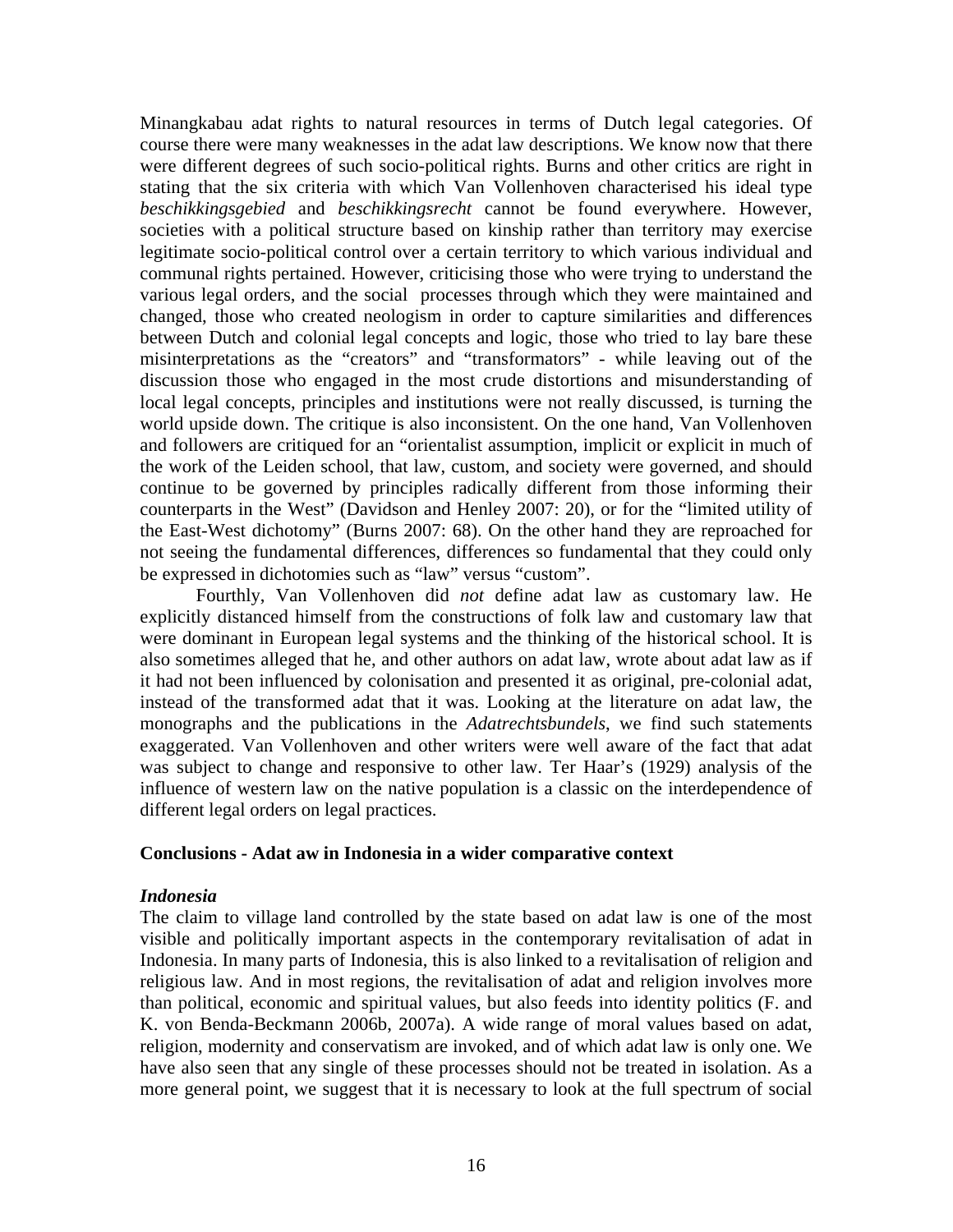and political life and to all relevant arenas instead of singling out one particular new institution. We must see the processes of revitalisation of adat in their dynamic interdependence with, for instance, the "*revitalisation of democratic institutions*" and the revitalisation of religious law, in a context that is ever more influenced by local and translocal developments. Also the promotion of adat law and adat rights is strengthened by the work of donor agencies involved in transmitting models of good governance and participation. Local communities and their law also have a certain appeal for achieving "development from below", or the protection of rights of adat societies seen as indigenous peoples (see Davidson and Henley 2007; Acciaioli 2007, F. von Benda-Beckmann 2007a).

 Similar developments can be observed throughout Indonesia. Ethnic identity is often coupled with customary law claims to land and local government control, and this has been used to justify exclusion and violence. This is especially the case as populations become more intermingled. However, putting all the blame on adat or customary law and discarding this altogether as some have done, would miss an important point. Reference to adat or customary law and ethnic identity may be used in the justification of such politics, but they are rarely their causes, although they tend to acquire their own momentum. Many of the problems have been a result of government policies, abuse of state power, and of a failing court system*.* Reference to adat is often a strategy of last resort; the only accepted way of staking out claims that otherwise may be officially legitimate but for many reasons cannot be pursued.<sup>[46](#page-16-0)</sup> Or, the issues are translated into ethnicity or religion. This is especially important where ethnic identity, adat and religion are strongly intertwined*.* [47](#page-16-1)

 Our historical analysis suggests that in most parts of Indonesia the reactivation of adat as such is not as new as some analysts seem to imply (Bourchier 2007: 113), and it may be more diverse. More generally, the fact that law is mobilised in these struggles probably to legitimate claims to political authority and natural resources is also less new than suggested. While the new political freedom after Suharto opened up room for the deployment of legal strategies, political and economic conflicts were also largely expressed in legal terms during times of political repression. This was a safer, although not necessarily successful, way of framing claims than in overt political terms (F. von Benda-Beckmann 1989).

# *Adat law and Customary law in British Africa*

The processes in Indonesia must be seen in the context of similar developments unfolding on a global scale. In most states belonging to what was called the  $3<sup>rd</sup>$  and  $4<sup>th</sup>$  world, local populations or indigenous peoples fight for recognition of their laws, for greater political autonomy based on traditional law and control over their natural resources. In most African states, customary laws are mobilised and in many countries neo-traditional chiefs are gaining influence.<sup>[48](#page-16-2)</sup> There is an increasing use of law to legitimate these claims and translate political and economic conflicts into legal ones. The Comaroffs (2006,

 $46$  See for adat as a jurisprudence of insurgence, F. von Benda-Beckmann (1990).

<span id="page-16-1"></span><span id="page-16-0"></span><sup>&</sup>lt;sup>47</sup> See also Erb (2007) on Catholicism on Flores and Warren (2007) on Bali.

<span id="page-16-2"></span><sup>&</sup>lt;sup>48</sup> Van Rouveroy van Nieuwaal and Zips (1998), Oomen (2002); Comaroff and Comaroff (2006); F. and K. von Benda-Beckmann and Turner (2007), Ubink (2008).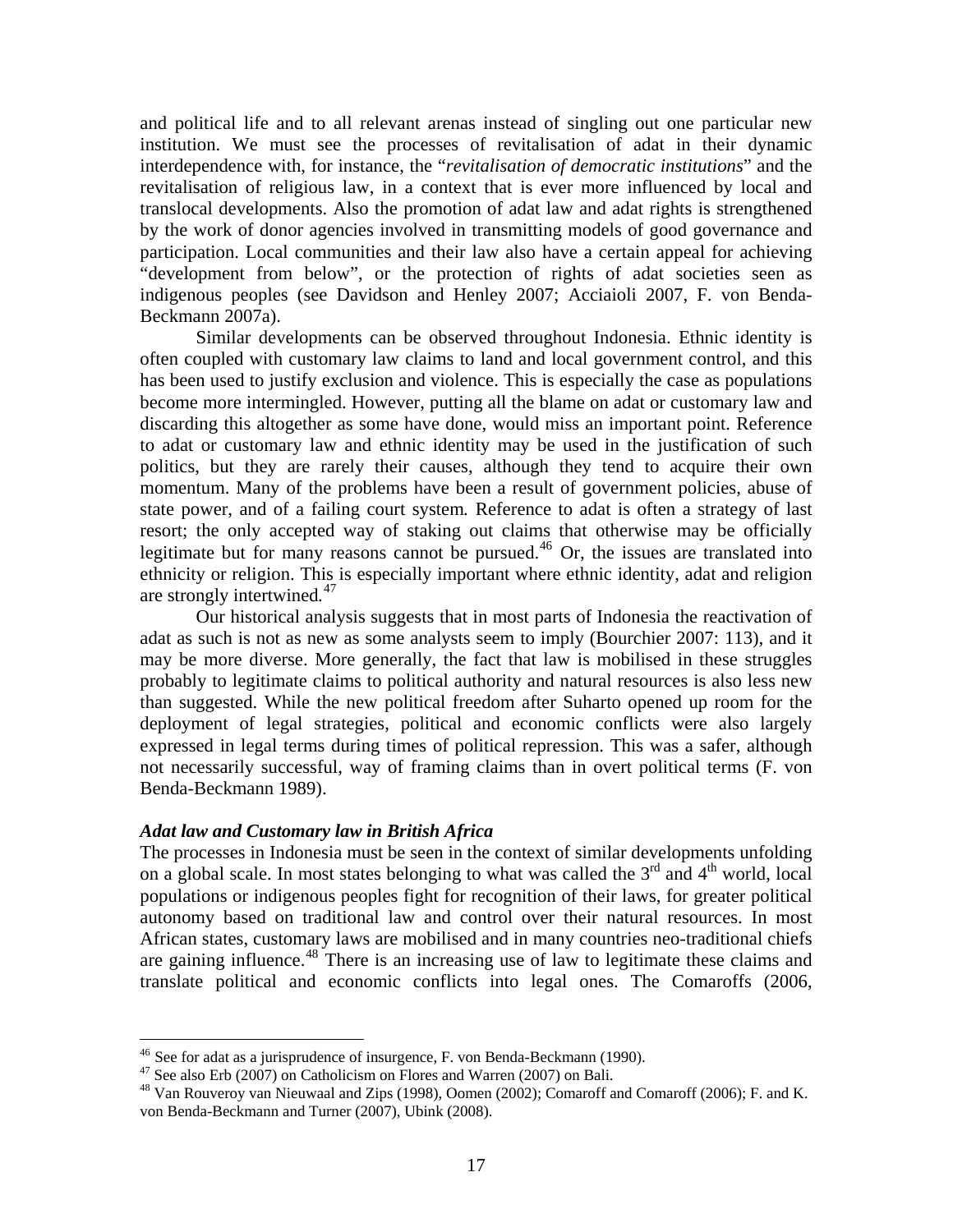forthcoming) have even spoken of a new "fetishisation" of law. In the case of indigenous peoples, the main reference goes to international law, mainly ILO Convention 169.

 Apart from similarities there are also striking differences with the developments and interpretations within the British colonies in Africa. Large scale administrative and judicial transformations especially in courts staffed with English judges and under the label of customary law have been amply documented.<sup>[49](#page-17-0)</sup> Discussions in Africa mainly revolved around the creation of customary law.<sup>[50](#page-17-1)</sup>

 The use of customary law, without further qualification, can be a confusing semantic trap, a "confusing fiction" (J.P.B. de Josselin de Jong 1948). In the most general sense, custom and customary law refer to rules and procedures based on long terms usage and an assumed continuity between the past and the present. In most state legal systems, "customary law" or "native law and custom" are categories of which the characteristics and substantive content are defined and validated by law makers, judges or legal scientists. One speaks of "customary" rules because these rules have been accepted and used for a long time".<sup>[51](#page-17-2)</sup>

 However, the term customary law is often used in a much more off-hand sense for the non-state law of local ethnic or/and territorial communities or functional networks (traders); independent from their recognition by the state and legal science. Customary law here is just one way of saying "non state law", often used synonymously with folk law, people's law, traditional law. Rules and procedures of non-state local laws, although referred to as customary, are not always customary in the first sense, i.e., based upon an (assumed) continuity of local legal tradition. Only certain parts of such rules and principles may be incorporated into the systemic category of "customary law" as defined by the courts and legal science, and thereby transformed. One therefore should not confuse these different meanings.

 In recent times, the conceptual issue has become even more muddled by a new distinction between old/colonial/obsolete customary law and "living" customary law, as has been developed by courts in the new South Africa (see Sanders 1987; Bennett 2006). The term "living customary law" seems to be the result of a compromise: on the one had the political imperative and legal instruction to take customary law into account in the formal state legal system, yet the felt need to adapt it to contemporary values such as gender and status equality. There is an interesting parallel with the post-revolutionary Indonesia where the notion of living law (mainly living adat law, but not confined to adat law) was a way of reinterpreting adat law as in accordance with the objectives of revolutionary justice, including especially gender equality (see F. and K. von Benda-Beckmann 2008). This living customary law is mainly a lawyers' customary law. It differs considerably with the local law practiced outside the courts both in Indonesia and in South Africa (Derman and Hellum 2009, forthcoming). The living law of the courts appears to be actually dead law.

 There are striking differences between the term customary law as it developed within the English colonial legal system and the terms adat and adat law in Indonesia These differences led to different constraints in invoking it against the state. Within the

<sup>49</sup> Chanock 1985, 1992; Woodman 1969; F. von Benda-Beckmann 2007 [1970].

<span id="page-17-1"></span><span id="page-17-0"></span><sup>&</sup>lt;sup>50</sup> There also is some (albeit superficial) cross-referencing to between scholars wring on Africa (Chanock (1985: 63) referring, via Hooker 1975, to the work of adat law scholars Van Vollenhoven and Ter Haar.

<span id="page-17-2"></span> $51$  See van den Bergh 1986: 68 for the definition of Justinian.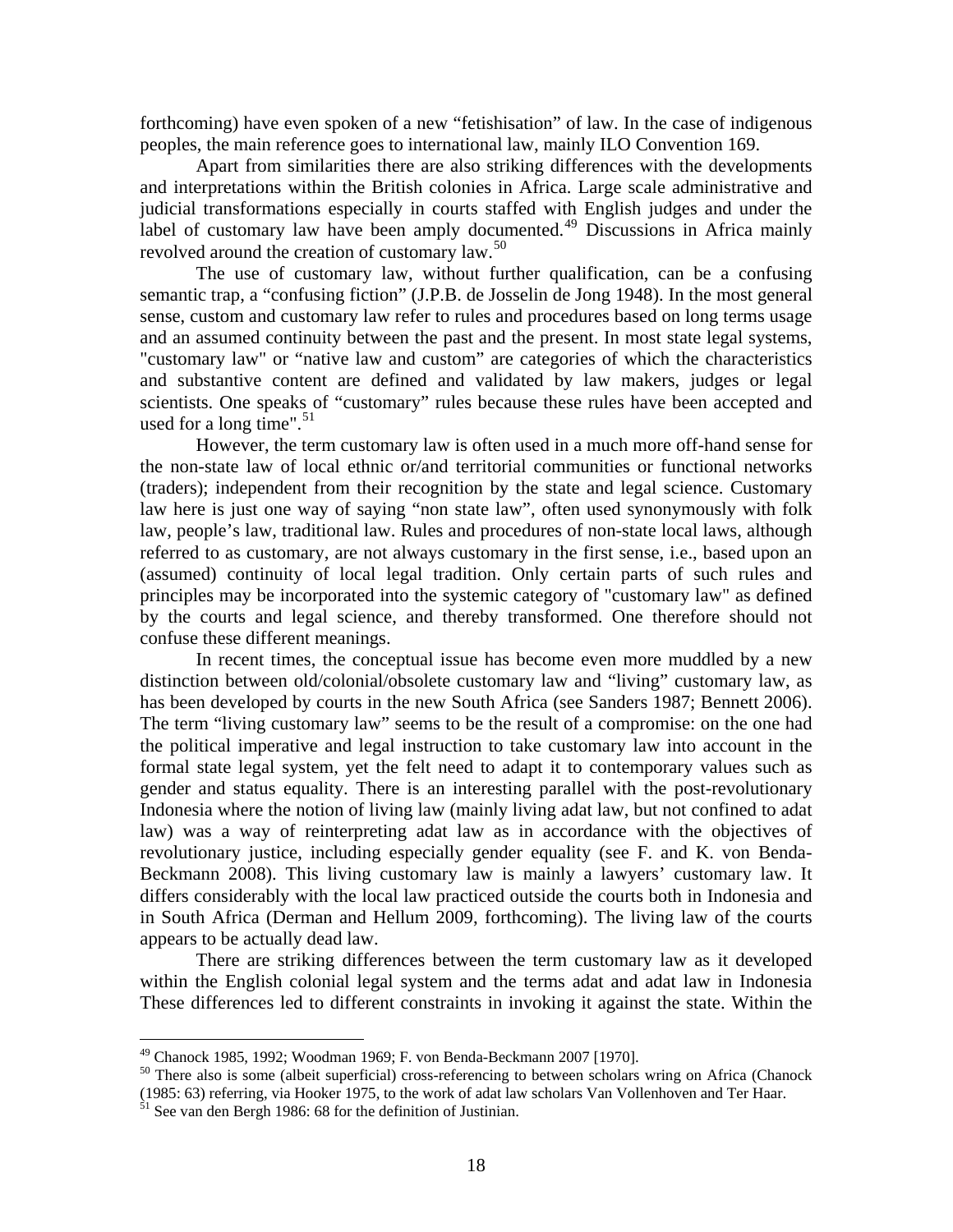Anglo-African context, non-state rules that do not conform to this check of customariness, for instance "modern innovations", do not fall under the concept of customary law.<sup>[52](#page-18-0)</sup> In the words of the Privy Council deciding a case from Nigeria, "it is the assent of the native community that gives custom its validity, and therefore it must be proven to be recognised by the native community whose conduct it is supposed to regulate" (F. von Benda-Beckmann 2007: 163). What is more, the courts reserved the right to change customary law for themselves and abrogated traditional authorities the right to change it. By contrast, adat law started out as folk law, as people's law, as living law; it was considered dynamic and flexible, adaptable to changing circumstances. Being customary was not part of their legitimation. It was quite accepted by the state and the courts that adat authorities have the right to change adat, though the courts also declared changes in adat on their own account. Some adat orders, for instance the Minangkabau, have their own theories of legal change and distinguish those parts of adat that are unchangeable, which have been changed through official decision making processes, or which change with changing habits (F. von BendaBeckmann 1979; K. von BendaBeckmann 1984). Such changes would not eliminate the character of adat law, as would be the case for changed customary law in the African examples, or for indigenous law under the ILO convention, which is predicated upon traditional economic behaviour and life style. However, later on adat law tended to be more and more identified with old and obsolete legal rules and principles, often referred to as "the adat law of Van Vollenhoven and Ter Haar". The fact that many Indonesian adat law scholars simply reiterated the pre-Independence adat descriptions and did not go out to study recent developments only enforced the idea that adat law was ossified. It was this kind of adat law which the post-revolutionary lawyers and judges wanted to get rid off by using the term living law. This resembles current debates in South Africa where the term living law is also used to distance from the standard descriptions of customary laws of people like Shapera (1938). Thus, both the requirement that by invoking customary law one has to prove tradition, and that only courts but not traditional authorities can change it have made customary law less suitable than adat law for claiming rights to land and administrative autonomy. And the descriptions of adat or customary law that were not that of the courts over time came to serve as ossified versions of what was meant to render a flexible perspective.

It therefore is confusing if the two meanings of customary law are identified with each other, and if adat or adat law are translated into the legalistic conception of customary law. Rephrasing adat or adat law as "customary law" or as "custom" therefore indicates an implicit or explicit legalistic perspective on normative plurality. This has regularly been the case with reinterpretations of adat law and what Van Vollenhoven wrote about it,  $53$  and also frequently happens in many analyses of the contemporary revitalisation of adat processes.<sup>[54](#page-18-2)</sup> In some cases this is the expression of an explicit legalistic and statist conceptionlisation of law. For Burns (1989, 2004, 2007), for

<span id="page-18-0"></span> $52$  See Chanock 1985: 62, references to Read on African law. "The perception of customary law as continuing body of rules is, then, being replaced by an understanding of its formation in colonial processes" (Chanock 1985: 65).

<span id="page-18-1"></span> $53$  See P.E. de Josselin de Jong 1980.

<span id="page-18-2"></span> $54$  A nice illustration is the collection in Davidson and Henley (2007): Adat law is customary law in Davidson and Henly, Fasseur, Acciaioli; Adat is custom for Burns, Li and Henley; adat as culture for Eb and Davidson. Warren for Bali and Biezefeld for Minangkabau just speak of adat and adat law.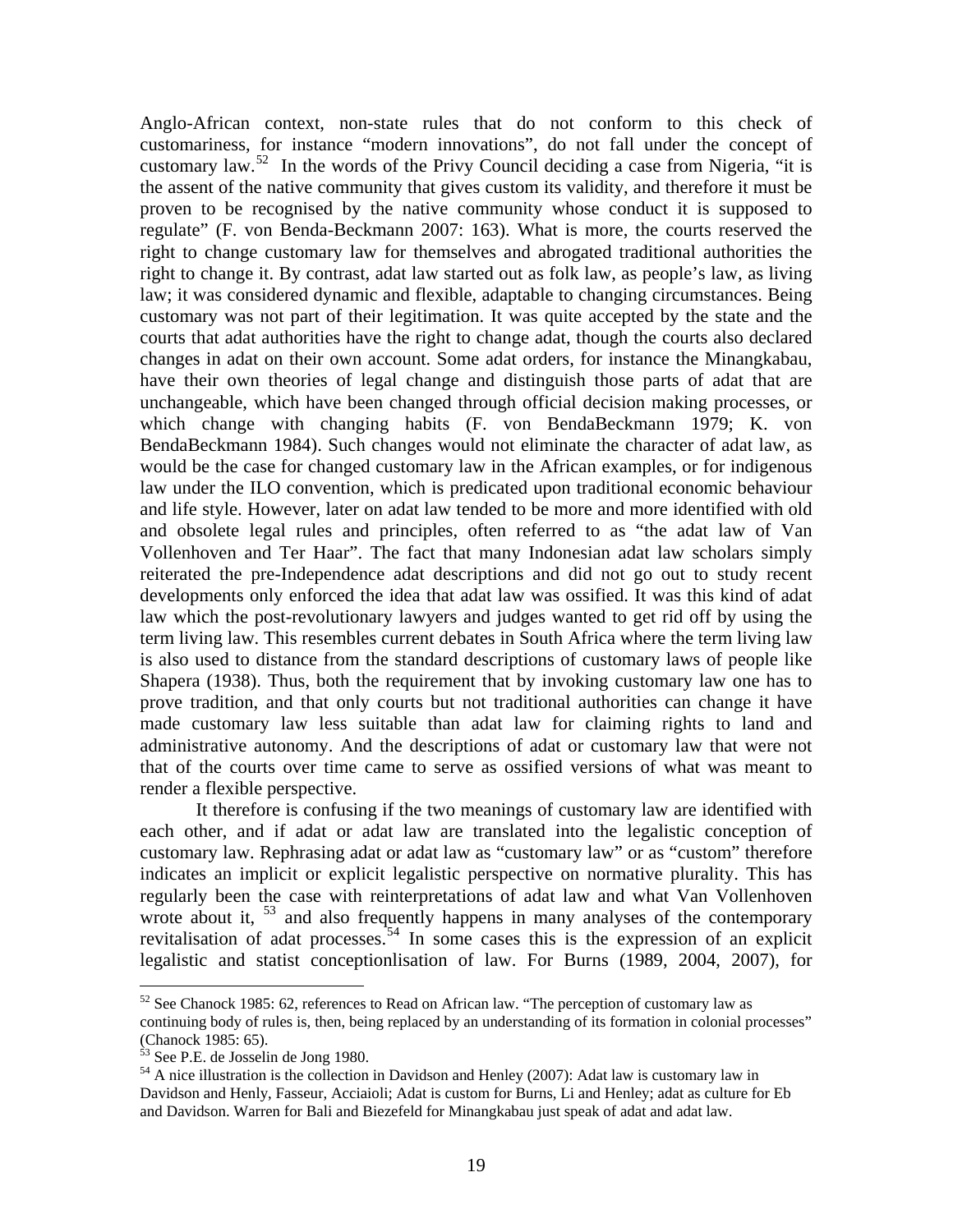instance, who considers only rules "consistently enforced by a sovereign state" as law, adat by definition therefore cannot be law. <sup>[55](#page-19-0)</sup> In other cases, it may be a rather unreflected conceptual usage, which, however, reflects the terminological ways in which many lawyers and anthropologists not familiar with social-scientific perspectives on legal pluralism have been socialised.[56](#page-19-1) Apart from this and more important, adat law and customary law have quite different legal-political implications.

 The argument of critics of customary law like Chanock, that customary law is an entirely colonial invention, has to be understood against this legal background. For the context of courts staffed with British judges, the qualification might be adequate, but not in to the same extent for Indonesian courts that have always been more amenable to local developments and variety. However, if we consider it from a multi-contextual perspective which we developed in this paper, the differences between Indonesia and Africa might be smaller. What "customary law" was, substantively and procedurally, in the minds and judgements of British judges differed from decision making in the Native and Local Courts, and what happened there was different again from disputing processes within villages.<sup>[57](#page-19-2)</sup> Official versions of customary law primarily play a role in official state court decision making and in the legal literature, but the number of cases reaching that level was and is marginal. These versions may be much less relevant in local courts and in village decision making were most of the cases were dealt with. We have shown for Minangkabau that the adat law interpreted, often misinterpreted, and applied in state courts often differs substantially from the adat used in village contexts. Moreover, whatever is stated to be adat law in courts is often "re-adatised" once the decision leaves the court room, as we have observed both in West Sumatra and on Ambon.<sup>[58](#page-19-3)</sup> What happened in an African Magistrate's court or an Indonesian *Landraad* court could be made undone again in village politics. One should not, therefore, draw too general conclusions from misinterpretations in the literature and in court decisions. These might influence generations of scholars but do not necessarily affect the local populations involved. They certainly do not preclude law to develop further in local contexts. This is not to say that these developments occur in isolation. Focussing too much on the labels adat law and customary law and the inventions by courts prevents one from understanding these other developments in local law.

<span id="page-19-0"></span><sup>&</sup>lt;sup>55</sup> Burns makes his arguments on the basis of doctrinal English law, which, however, is not useful as a basis for compararison. Moreover, the term 'law' should be reserved for written law. Rules that are not written in his conceptual framework are mere custom, not law.

<span id="page-19-1"></span><sup>&</sup>lt;sup>56</sup> It is interesting to note that since the rapid expansion of international and transnational law also many legal scholars, who used to adhere to a narrow, state related concept of law, today no longer have difficulties using a broader concept that includes all kinds of self-regulation, which have not even the remotest relation to sovereignty, the most well known example being the *lex mercatoria* (see F. and K. von Benda-Beckmann 2007b).

<span id="page-19-2"></span><sup>57</sup> F. von Benda-Beckmann in his research in Local Courts in Malawi in the late 1960s has also shown how local courts chairmen interpreted and laid down what they considered to be customary law. Most chairmen shared the (legal realist) conception that it was the application of rules, custom, or whatever, in courts which transformed these rules into law (2007[1970]: 164, 165). They had no doubts that they, the courts, had the right to declare and change the law. The principle that if customary law was to be applied in court it had to be proven by calling witnesses did not play a role in the Local Courts. And about 90% of all civil cases were decided in such courts.

<span id="page-19-3"></span><sup>58</sup> K. von Benda-Beckmann 1982, 1984. F. von Benda-Beckmann 1979, 1984.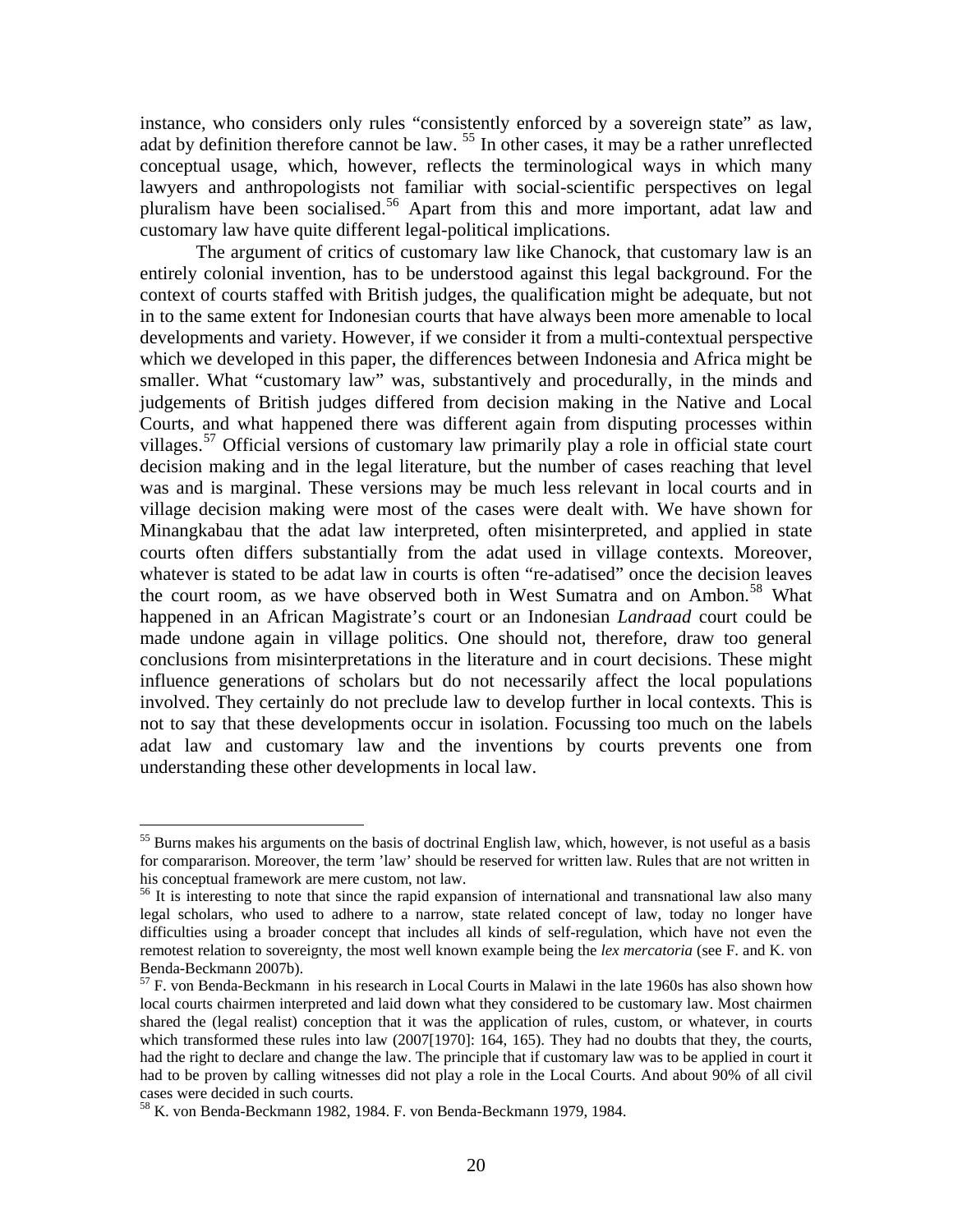# **References**

- Acciaioli, G. 2007. "From customary law to indigenous sovereignty: Reconceptualizing masyarakat adat in contemporary Indonesia," in *The revival of tradition in Indonesian politics. The deployment of adat from colonialism to indigenism*. Edited by J. S. Davidson and D. Henley, pp. 295-318. London and New York: Routledge.
- Adatrechtbundels, 1910-1955 compiled by the Commissie voor het Adatrecht and published by the Koninklijk Instituut voor de Taal-, Land- en Volkenkunde. 's-Gravenhage: Martinus Nijhoff.
- Bachriadi, D., E. Faryadi, and B. Setiawan. 1997. *Reformasi agraria*. Jakarta: Universitas Indonesia.
- Bakker, L. forthcoming. The Sultan's Map: Arguing one's land in Pasir. In F, and K. von BendaBeckmann and A, Griffiths eds. *Spatialising Law: An Anthropological Geography of Law in Society*. Aldershot: Ashgate.
- Barnard, A. 2006 Kalahari revisionism, Vienna and the 'indigenous people' debate. *Social Anthropology* 14: 1-16.
- Benda-Beckmann, F. von 1979. *Property in social continuity: Continuity and change in the maintenance of property relationships through time in Minangkabau, West Sumatra*. The Hague: Martinus Nijhoff.
- –––– 1984. Law out of context: A comment on the creation of customary law discussion. *Journal of African Law* 28:28-33.
- –––– 1989. Scapegoat or magic charm: Law in development theory and practice. *Journal of Legal Pluralism* 28:129-148.
- –––– 1990. "Ambonese adat as jurisprudence of insurgency and oppression" in *Law and Anthropology, International Yearbook for Legal Anthropology, Volume 5*. Edited by R. Kuppe and R. Potz, pp. 25-42. The Hague, Boston, London: Martinus Nijhoff.
- –––– 1991. "Pak Dusa's law: Thoughts on legal knowledge and power" in *Ethnologie im Widerstreit: Kontroversen über Macht, Geschäft, Geschlecht in fremden Kulturen. Festschrift für Lorenz G. Löffler*. Edited by E. Berg, J. Lauth, and A. Wimmer, pp. 215-227. München: Trickster Verlag.
- –––– 2007. *Legal Pluralism in Malawi*. Zomba: Kachere.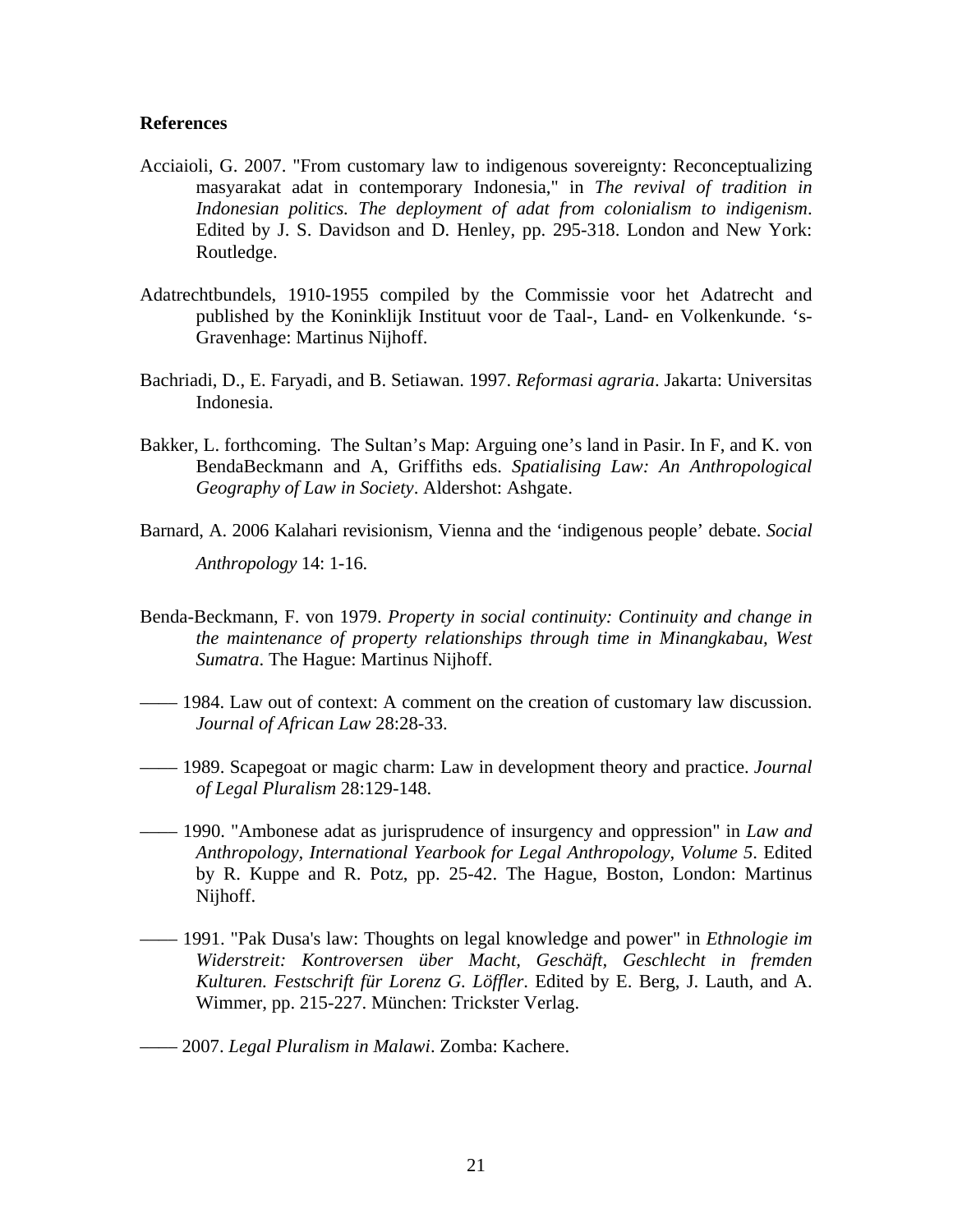- Benda-Beckmann, F. von, and K. von Benda-Beckmann. 1975. "Om de taak van den onderzoeker. Herdenking van de 100ste geboortedag van Cornelis van Vollenhoven", pp. 17-21. Leiden: Van Vollenhovenstichting.
- –––– 1985. "Transformation and change in Minangkabau," in *Change and continuity in Minangkabau. Monographs in International Studies, Southeast Asia Series Number 71*. Edited by L. L. Thomas and F. v. Benda-Beckmann, pp. 235-278. Athens, Ohio: Ohio University Center for International Studies, Center for Southeast Asian Studies.
- –––– 1993. "Islamic law as folk law" in *Liber amicorum Mohammad Koesnoe*. Edited by H. Slaats, pp. 19-37. Surabaya: Airlangga University Press.
- –––– 1994. "Texts in context: Historical documents as political commodity on Islamic Ambon," in *Texts from the Islands: Oral and written traditions of Indonesia and the Malay world. Ethnologica Bernensia 4/1994*. Edited by W. Marschall, pp. 223-243. Bern: Institut für Ethnologie.
- –––– 1999. "Community based tenurial rights. Emancipation or indirect rule?" in *Commission on Folk Law and Legal Pluralism. Papers of the XIth International Congress "Folk Law and Legal Pluralism: Societies in Transformation"*. Edited by K. von Benda-Beckmann and H. Finkler, pp. 169-187. Moscow: Institute of Ethnology and Anthropology.
- –––– 2002. "Anthropology of law and the study of folk law in The Netherlands after 1950" in *Tales from academia. History of anthropology in The Netherlands. Part 2*. Edited by H. Vermeulen and J. Kommers, pp. 695-731. Saarbrücken: Verlag für Entwicklungspolitik Saarbrücken GmbH.
- –––– 2006a. "How communal is communal and whose communal is it? Lessons from Minangkabau," in *Changing properties of property*. Edited by F. v. Benda-Beckmann, K. v. Benda-Beckmann, and M. G. Wiber, pp. 194-217. Oxford: Berghahn.
- –––– 2006b. "Changing one is changing all: Dynamics in the adat-Islam-state triangle" in *Dynamics of plural legal orders. Special double issue of the Journal of Legal Pluralism and Unofficial Law Nrs. 53-54/2006*. Edited by F. von Benda-Beckmann and K. von Benda-Beckmann, pp. 239-270. Berlin: Lit.
- –––– 2007a. "Ambivalent identities: Decentralization and Minangkabau political communities" in *Renegotiating boundaries. Local politics in post-Suharto Indonesia*, *Verhandlingen van het KITLV 238*. Edited by G. v. Klinken and H. Schulte Nordholt, pp. 417-442. Leiden: KITLV Press.
- –––– 2007b. "Transnationalisation of law, globalisation and legal pluralism: A legal anthropological perspective" in *Globalisation and resistance: Law reform in Asia*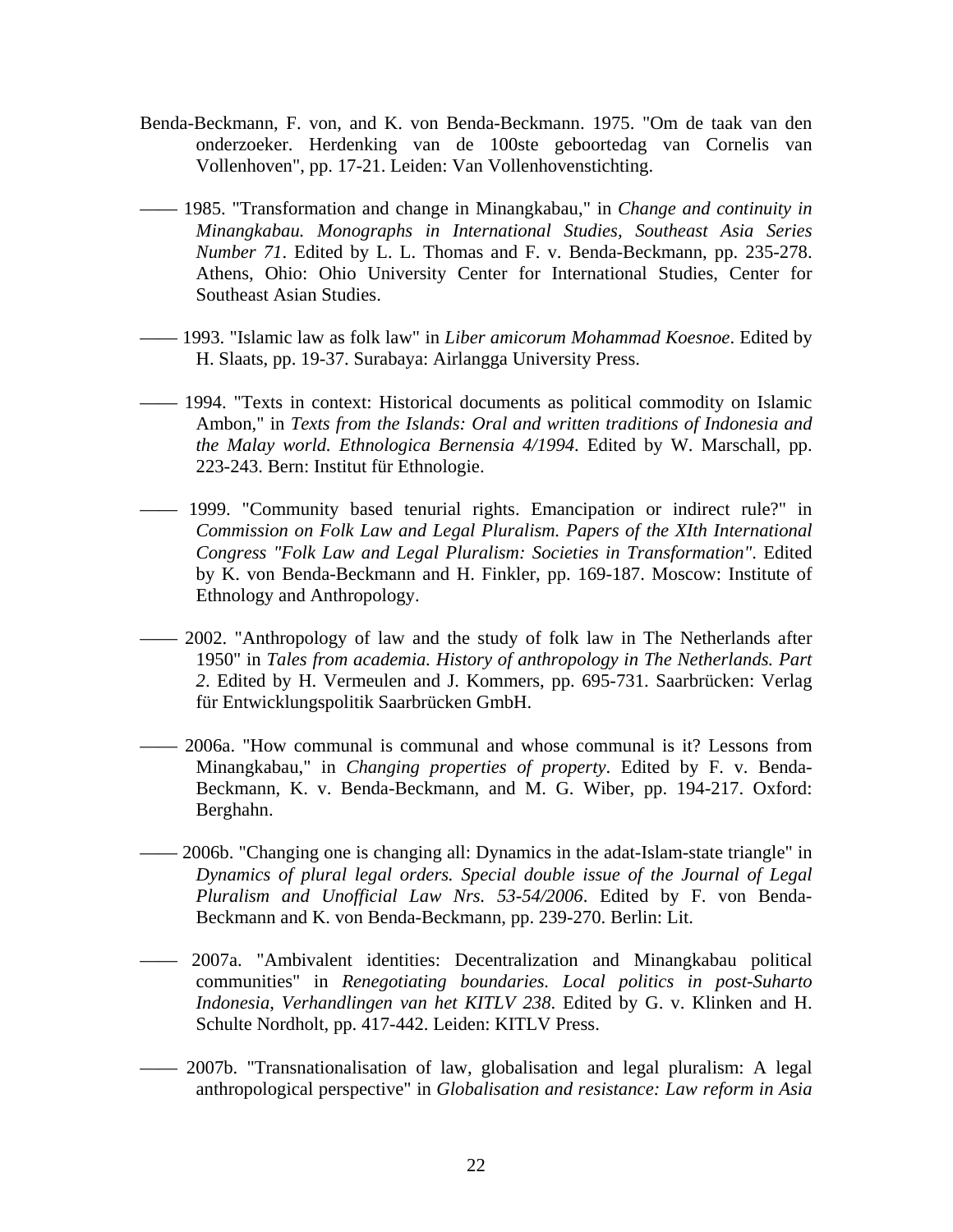*since the crisis*. Edited by C. Antons and V. Gessner, pp. 53-80. Oxford, Portland: Hart Publishing.

- –––– 2008 The social life of living law. In M. Hertogh (ed.), *Living Law: Reconsidering Eugen Ehrlich*. Oxford and Portland: Hart.
- Benda-Beckmann, F. von, K. von Benda-Beckmann, and A. Brouwer. 1995. Changing 'indigenous environmental law' in the Central Moluccas: Communal regulation and privatization of Sasi. *Ekonesia* 2:1-38.
- Benda-Beckmann, F. von, K. von Benda-Beckmann, and B. Turner. 2007. Umstrittene Traditionen in Marokko und Indonesien. *Zeitschrift für Ethnologie* 132:15-35.
- Benda-Beckmann, K. von 1982. Traditional values in a non-traditional context: Adat and state courts in West Sumatra. *Indonesia Circle* 27:39-50.
- –––– 1984. *The broken stairways to consensus: Village justice and state courts in Minangkabau*. *Verhandelingen van het Koninklijk Instituut voor Taal-, Land- en Volkenkunde. Vol. 106*. Dordrecht, Leiden, Cinnaminson: Foris Publications, KITLV Press.
- –––– 1997. The environmental protection and human rights of indigenous peoples: A tricky alliance. In Natural resources, environment and legal pluralism, edited by Franz von Benda-Beckmann, Keebet von Benda-Beckmann and André J. Hoekema. Pp. 302-323. The Hague: Martinus Nijhoff.
- Bennett, T (2006) 'The Contribution of Legal Theory and Judicial Practice to the Future Development of Customary Law' in G Glover (ed), *Festschrift for Alistair Kerr* (Durban, Butterworths).
- Berg, L.W.C. van den 1892. De afwijkingen van het Mohammedaansche familie- en erfrecht op Java en Madoera. *Bijdragen tot de Taal-, Land- en Volkenkunde van Nederlandsch-Indië* 41:454-512.
- Bergh, G. van den 1986. The concept of folk law in historical context. In Anthropology of law in the Netherlands, edited by Keebet von Benda-Beckmann and Fons Strijbosch. Pp. 67-89. Dordrecht: Foris.
- Biezeveld, R. 2007. "The many roles of adat in West Sumatra" in *The revival of tradition in Indonesian politics. The deployment af adat from colonialism to indigenism*. Edited by J. S. Davidson and D. Henley, pp. 203-223. London and New York: Routledge.
- Binsbergen, Wim van 2003. Introduction: The dynamics of power and the rule of law in *Africa and beyond – Theoretical perspectives on chiefs and the state, agency, customary law, and violence*. Pp. 9-47 in Wim van Binsbergen ed. The dynamics of power and the rule of law. Hamburg. LIT Verlag for Africa Studies Centre.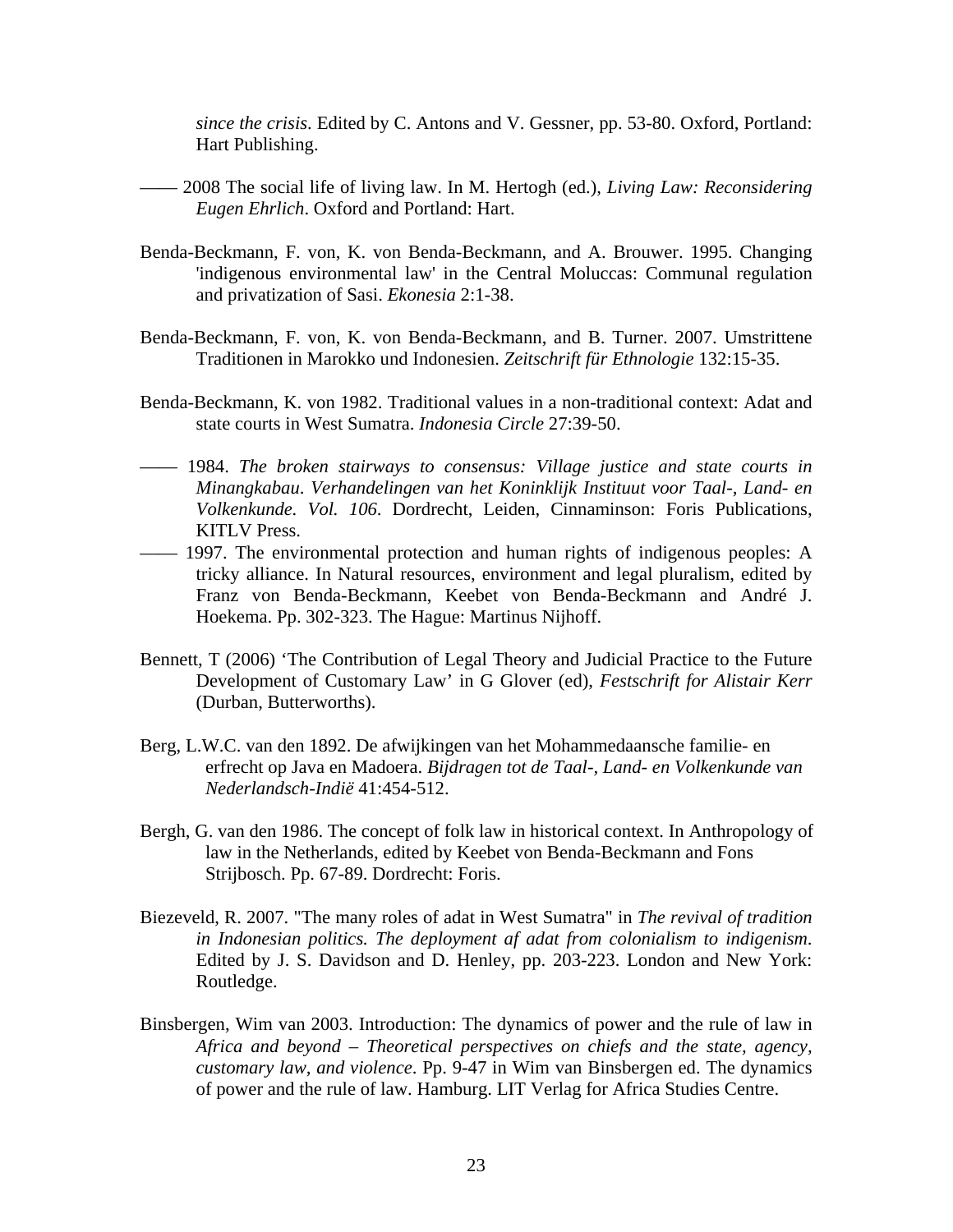- Bohannan, P. 1969. "Ethnography and comparison in legal anthropology" in *Law in culture and society*. Edited by L. Nader, pp. 401-418. Chicago: Aldine.
- Bourchier, D. 2007. "The romance of adat in the Indonesian political imagination and the current revival" in *The revival of tradition in Indonesian politics. The deployment of adat from colonialism to indigenism*. Edited by J. S. Davidson and D. Henley, pp. 113-129. London and New York: Routledge.
- Breman, J. 1987. *Het dorp in Azië als koloniale schijngestalte*. Amsterdam: CASA.
- Bräuchler, B. and Th. Widlok 2007 eds. *Die Revitalisierung von Tradition*. Themenheft *Zeitschrift für Ethnologie* 132.
- Burns, P. J. 1989. The myth of adat. *Journal of Legal Pluralism* 28:1-127.
- –––– 2004. The Leiden legacy: Concepts of law in Indonesia. Verhandelingen No. 191. Leiden: KITLV Press.
- –––– 2007. "Custom, that is before all law" in *The revival of tradition in Indonesian politics. The deployment of adat from colonialism to indigenism*. Edited by J. S. Davidson and D. Henley, pp. 68-86. London and New York: Routledge.
- Chanock, M. 1982. Making customary law: Men, women and courts in colonial Northern Rhodesia. In *African women & the law: Historical perspectives*, edited by Margaret Jean Hay and Marica Wright. Pp. 63-67. Boston: Boston University.
- –––– 1985. *Law, custom and social order: The colonial experience in Malawi and Zambia*. Cambridge: Cambridge University Press.
- –––– 1992. The law market: The legal encounter in British East and Central Africa. Pp. 279-305 in in W.J. Mommsen en J.A. de Moor (eds.) *European expansion and law: The encounter of European and indigenous laws in 19th- and 20th-Century Africa and Asia*. Oxford/New York: Berg Publishers.
- Clammer, John. 1973. Colonialism and the perception of tradition in Fiji. In *Anthropology and the colonial encounter*, edited by Talal Asad. Pp. 199-220. Atlantic Highlands, N.J.: Humanities Press.
- Comaroff, J., and J. L. Comaroff 2004. Law and order in the postcolony: An introduction. In J. and J. Comaroff eds *Law and order in the postcolony*. Chicago: Chicago University Press.
- –––– 2006. "Law and disorder in the post-colony: An introduction" in *Law and disorder in the post-colony*. Edited by J. Comaroff and J. L. Comaroff, pp. 1-56. Chicago: Chicago University Press.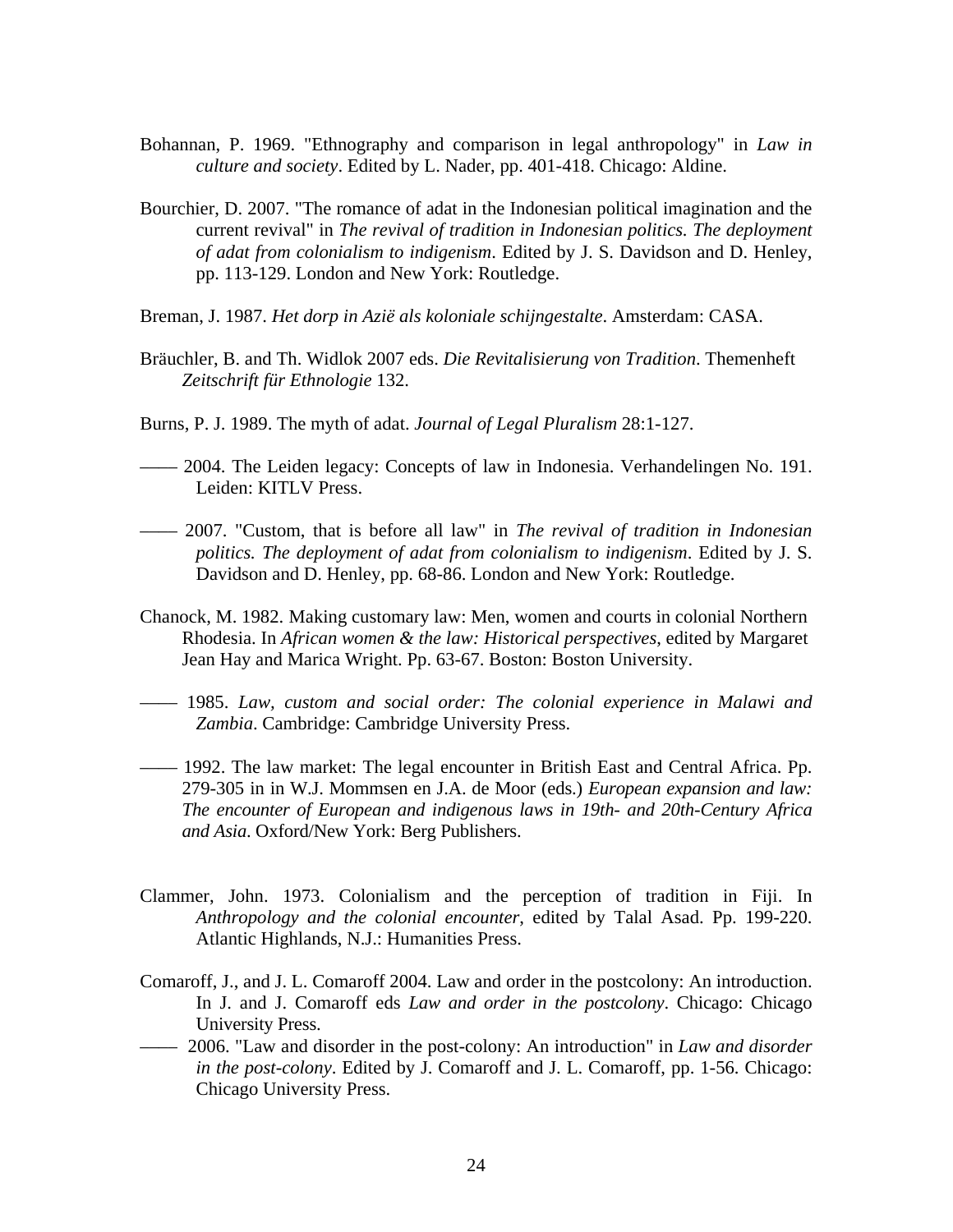- –––– forthcoming. "Reflections on the anthropology of law, governance and sovereignty" in *Rules of law and laws of ruling: On the governance of law.* Edited by F. and K. von Benda-Beckmann, and Julia Eckert. Aldershot: Ashgate.
- Davidson, J.S. 2008 *From rebellion to riots: Collective violence on Indonesian Borneo.* Chicago: University of Wisconsin Press.
- Davidson, J.S. and D. Henley. Editors. 2007. *The revival of tradition in Indonesian politics. The deployment of adat from colonialism to indigenism*. London and New York: Routledge.
- Djojodigoeno and Tirtawinata 1940 1940. *Het adatprivaatrecht van Middel-Java*. Batavia: Departement van Justitie.
- Erb, M. 2007. "Adat revivalism in western Flores: Culture, religion and land," in *The revival of tradition in Indonesian politics. Ther deployment of adat from colonialism to indigenism*. Edited by J. S. Davidson and D. Henley, pp. 247-274. London and New York: Routledge.
- Fasseur, C. 2007. "Colonial dilemma: Van Vollenhoven and the struggle between adat law and Western law in Indonesia," in *The revival of tradition in Indonesian politics. The deployment of adat from colonialism to indigenism* Edited by J. S. Davidson and D. Henley, pp. 50-67. London and New York: Routledge.
- Gluckman, M. 1969. "Concepts in the comparative study of tribal law" in *Law in culture and society*. Edited by L. Nader, pp. 349-373. Chicago: Aldine Publishing Company.
- Haar, B. Ter 1929. Western influence on the law for the native population. In *The effect of Western influences on native civilisations in the Malay archipelago*, edited by B. Schrieke. Pp. 158-170. Weltevreden: K. Kolff & Co.
- –––– 1937. *Het adatprivaatrecht van Nederlandsch-Indië in wetenschap, practijk en onderwijs*. Groningen, Batavia: Wolters' Uitgevers-Maatschappij N.V.
- Hobsbawm, E. J., and T. O. Ranger. 1983. *The invention of tradition*. Cambridge: Cambridge University Press.
- Holleman, F. D. 1923. *Het adat-grondenrecht van Ambon en de Oeliasers*. Delft: Molukken Instituut.

–––– 1927. *Het adatrecht van de Afdeeling Toeloengagoeng (Gewest Kediri): een onvoltooide studie*. Buitenzorg: Archipel Drukkerij & Boekhandel.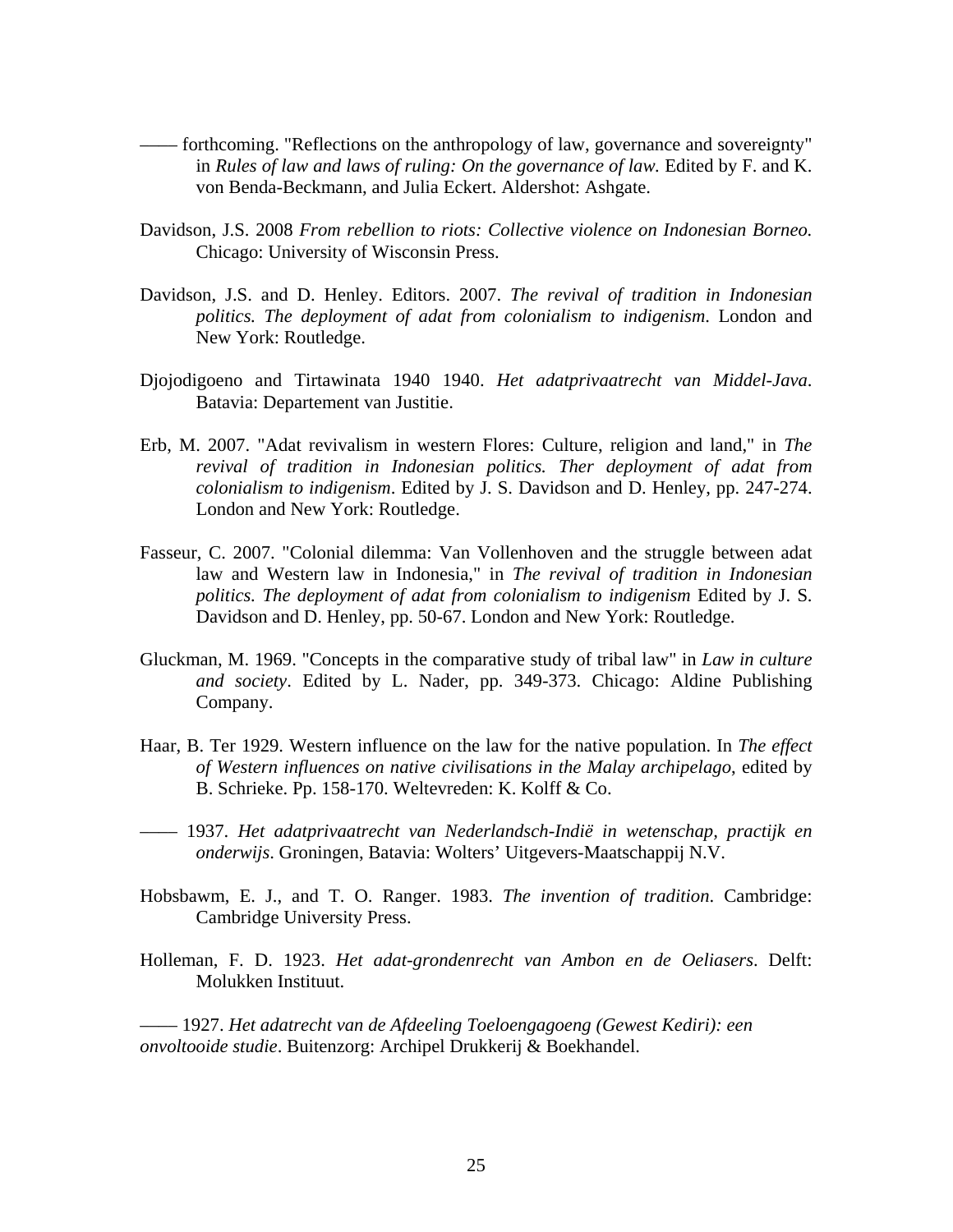- Holleman, J. F. Editor. 1981. *Van Vollenhoven on Indonesian adat law*. *Translation Series Koninklijk Instituut voor Taal-, Land- en Volkenkunde, vol. 20*. The Hague: Martinus Nijhoff.
- Hooker, M. B. 1975. *Legal pluralism: An introduction to colonial and neo-colonial laws*. Oxford: Clarendon Press.
- 's Jacob, E. H. 1945. *Landsdomein en adatrecht*. Utrecht: Kemink en Zoon.

Josselin de Jong, P.E de. 1980. Gewohnheit, Recht und Gewohnheitsrecht. Pp 121-141 in W. Fikentscher, H. Franke und O. Köhler (Hrsg.), *Entstehung und Wandel rechtlicher Traditionen.* München: Karl Alber Verlag

- Josselin de Jong, J.P.B. de. 1948. Customary law, a confusing fiction. *Mededelingen Koninklijke Verenigung Indisch Instituut* 80: 38.
- Kahn, J. S. 1976. 'Tradition', matriliny and change among the Minangkabau of Indonesia. Bijdragen tot de Taal-, Land- en Volkenkunde Vol. 132. Deel: Martinus Nijhoff.
- ––––1980. *Minangkabau social formations. Indonesian peasants and the world-economy*. Cambridge, London, New York, New Rochelle, Melbourne, Sydney: Cambridge University Press.
- –––– 1993. *Constituting the Minangkabau: Peasants, culture, and modernity in Colonial Indonesia*. Providence, Oxford: Berg.
- Kemp, J. 1988. *The seductive mirage: The search for the village community in Southeast Asia. Comparative Asian studies, no. 3*. Centre of Asian Studies Amsterdam. Amsterdam: Vrije Universiteit.
- Klinken, J. van 2004. Dayak ethnogenesis and conservative politics in Indonesia's Outer Islands. In I*ndonesia in transition: rethinking 'civil society', 'region', and 'crisis'*, edited by Henk Schulte Nordholt and Hanneman Samuel. Pp. 107-128. Yagyakarta: Pustaka Pelajar.
- –––– 2007. Return of the sultans. The communitarian turn in local politics. In *The revival of tradition in Indonesian politics. The development of adat from colonialism to indigenism*, edited by Jamie S. Davidson and David Henley. Pp. 149-169. London and New York: Routledge.
- Koesnoe, M. 1977 *Opstellen over hedendaagse Adat, Adatrecht en Rechtsontwikkeling van Indonesië*. Nijmegen, Instituut voor Volksrecht, Katholieke Universiteit (Publikaties over Volksrecht II).
- Korn, V. E.. 1932. *Het adatrecht van Bali*. 's-Gravenhage: Naeff.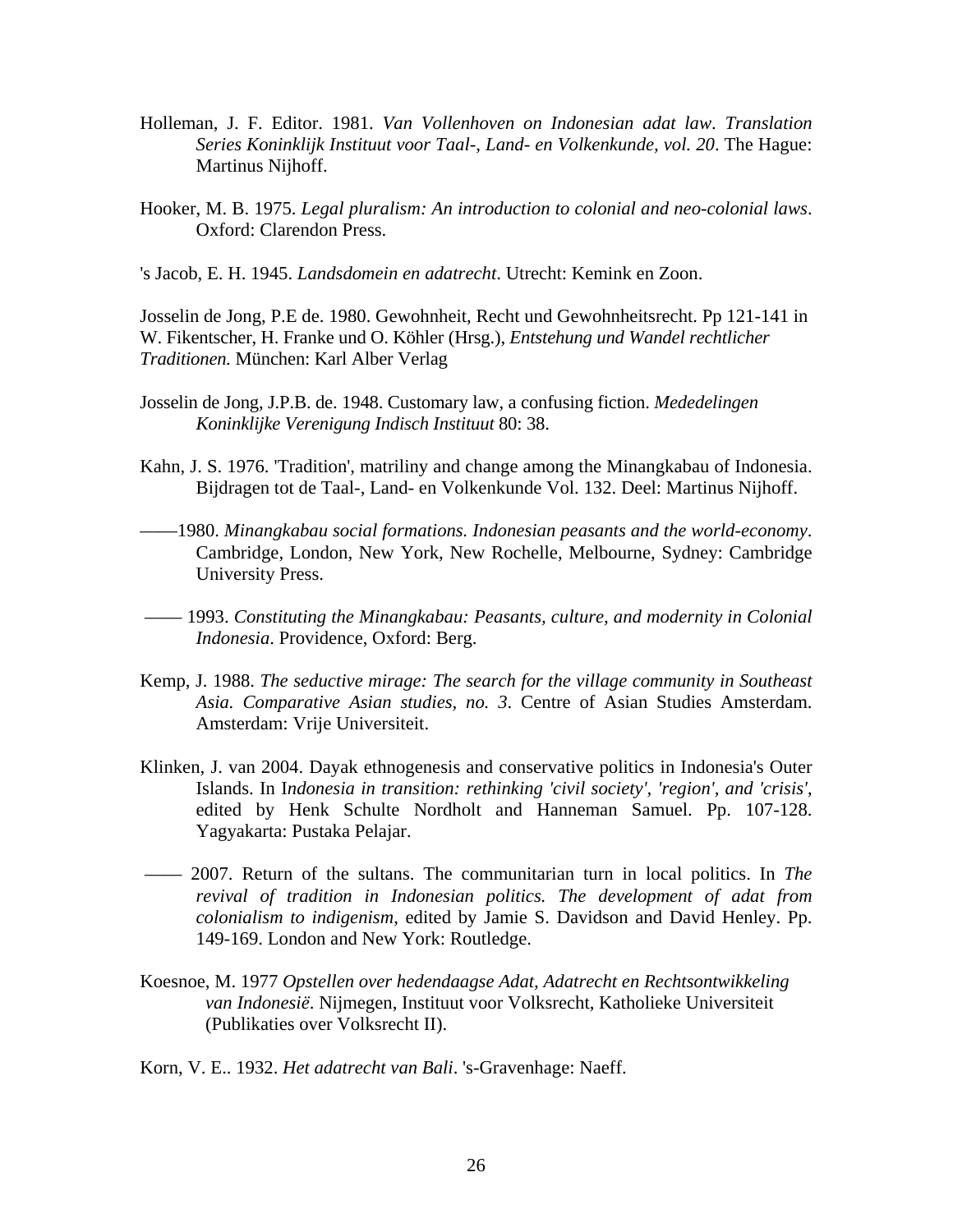–––– 1933. *De dorpsrepubliek Tnganan Pagringsingan*. Santpoort: Mees.

- –––– 1941. De vrouwelijke mama' in de Minangkabausche familie. *BKI* 100: 310-338.
- Kroesen, T. A. L. 1873 Het inlandsch bestuur ter Sumatra's Westkust. *Tijdschrift Nederlands Indië* 4:81-109, 208-230.
- Kuper, A. 2003 The return of the native. *Current Anthropology* 44 (3): 389402,
- Lev, D. S. 1984. Book review. Van Vollenhoven on Indonesian adat law. *Journal of Legal Pluralism* 22:147-155.
- Li, T. M. 2007. "Adat in Central Sulawesi: Contemporary deployments" in *The revival of tradition in Indonesian politics. The deployment of adat from colonialism to indigenism*. Edited by J. S. Davidson and D. Henley, pp. 337-370. London and New York: Routledge.
- Logemann, J. H. A., and B. ter Haar. 1927. Het beschikkingsrecht der indonesische rechtsgemeenschappen. *Indisch Tijdschrift voor het Recht* 125:347-464.
- Lynch, O. J., and K. Talbott. 1995. *Balancing acts: Community-based forest management and national law in Asia and the Pacific*. Washington: World Resources Institute.
- Mallinckrodt, J. 1928. *Het adatrecht van Borneo* (2 volumes). Leiden: M. Dubbeldeman.
- Manan, I. 1984. A traditional elite in continuity and change: The chiefs of the matrilineal lineages of the Minangkabau of West Sumatra, Indonesia. PhD Thesis, University of Illinois.
- Moniaga, S. 2007. "From bumiputera to masyarakat adat: A long and confusing journey," in *The revival of tradition in Indonesian politics. The deployment of adat from colonialism to indigenism*. Edited by J. S. Davidson and D. Henley, pp. 275-294. London and New York: Routledge.
- Nader, L. 1969. Introduction. In *Law in culture and society*, edited by Laura Nader. Pp. 1-11. Chicago: Aldine.
- Nederburgh, I. A. 1934. Adat tegen westersch recht. *Indisch Tijdschrift voor het Recht*  139; 477-493.
- Nolst Trinité, G.J. 1927. Het goed recht der domeinverklaring. *Berichten en Mededeelingen van de Vereeniging van Ambtenaren bij het Binnenlands Bestuur*.
- Oki, A. 1977. *Social change in the West Sumatran village: 1908-1945*. PhD Thesis, Australian National University, Canberra.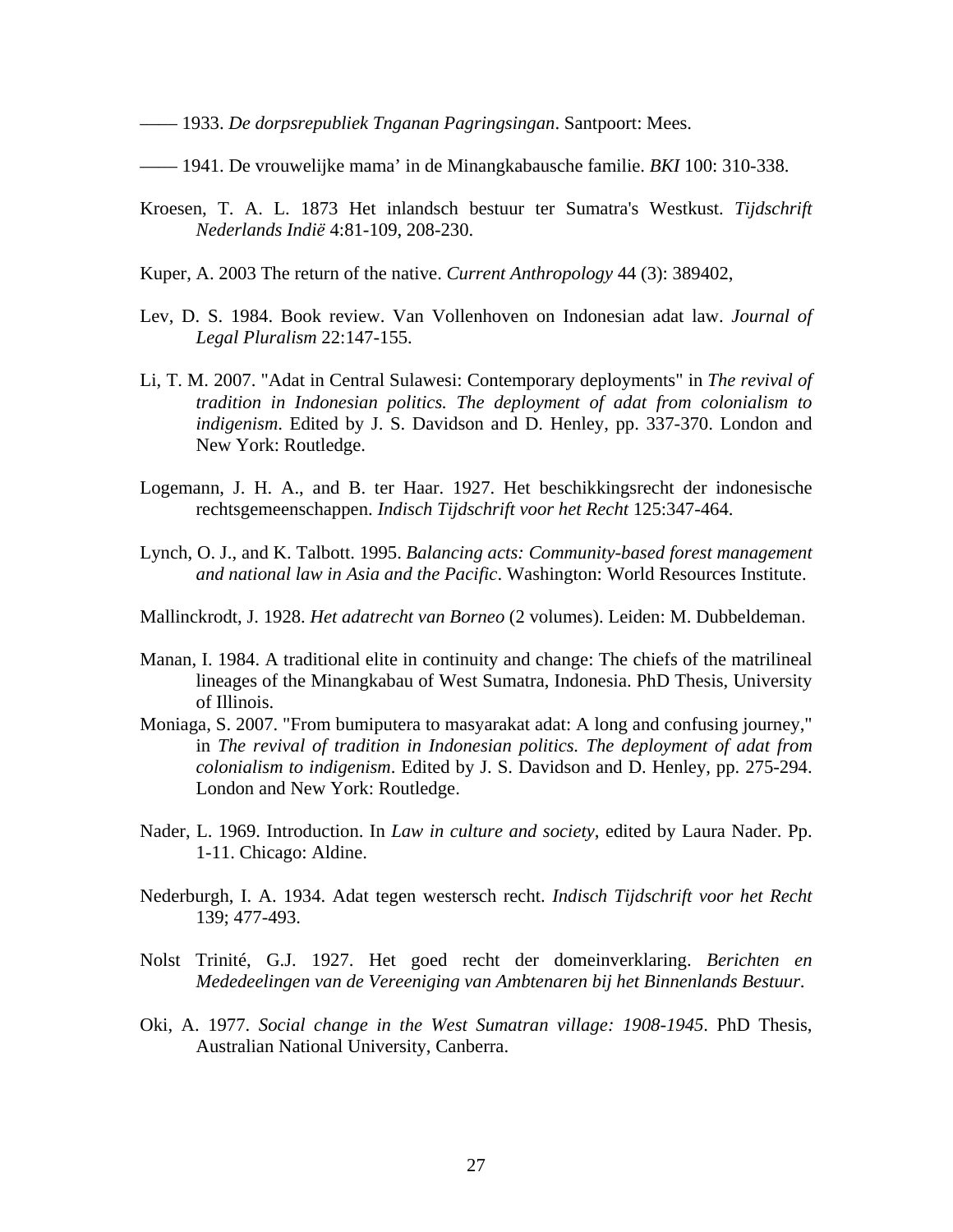- Okoth-Ogendo, H.W.O. 1979. The imposition of property law in Kenya. In *The imposition of law,* edited by Sandra B. Burman and Barbara E. Harrell-Bond. Pp. 147-166. New York: Academic Press.
- Oomen, B. 2000. 'We must now go back to our history'; retraditionalisation in a northern province chieftaincy. African Studies 59; 101-125.
- –––– 2002. Chiefs! Law, power and culture on contemporary South Africa. PhD dissertation, University of Leiden.
- –––– 2005 Mctradition in the new South Africa: Commodified custom and rights talk with the Bafokeng and the Bapedi. In *Mobile people, mobile law. Expanding legal relations in a contracting world*, edited by Franz von Benda-Beckmann, Keebet von Benda-Beckmann and Anne Griffiths. Pp. 91-109. Aldershot: Ashgate.
- Otto, J. M. 2006. *Sharia en nationaal recht. Rechtssystemen in moslimlanden. Tussen traditie, plitiek en rechtsstaat*. Amsterdam: Amsterdam University Press.
- Pandecten 1914-1936. *Pandecten van het Adatrecht,* vol. 1-10, Koninklijk Koloniaal Instituut te Amterdam. Amsterdam: De Bussy.
- Panhuys, H. F. van 1975. *Cornelis van Vollenhoven en de internationale rechtsgemeenschap. In herdenking van de 100ste geboortedag van Cornelis van Vollenhoven*. Van Vollenhoven Stichting, Leiden, p. 1-6.
- Quarles van Ufford, P., and D. Roth. 2003. "The Icarus effect. The rise and fall of development optimisms in a regional development project in Luwu District, South Sulawesi, Indonesia" in *A moral critique of development. In serach of global responsibilities*. Edited by P. Quarles van Ufford and Ananta Kumar Giri, pp. 76- 100. London and New York: Routledge.
- Roberts, S. 1984a. "Some notes on African customary law" in *The construction and transformation of African customary law*. Special issue Journal of African Law 28. Edited by S. Roberts, pp. 1-5.
- Roberts, S. ed. 1984b. *The construction and transformation of African customary law*. Special issue *Journal of African Law* 28.
- Rouveroy van Nieuwaal, E.A.B. van & Ray, D.I., 1996, eds., The new relevance of traditional authorities to Africa's future, Special Issue of the *Journal of Legal Pluralism,* Vol. 37-38.
- Rouveroy van Nieuwaal, E.A.B. van & Zips, W., 1998, eds., *Sovereignty, legitimacy, and power in West African societies: Perspectives from legal anthropology*, Hamburg: LIT Verlag.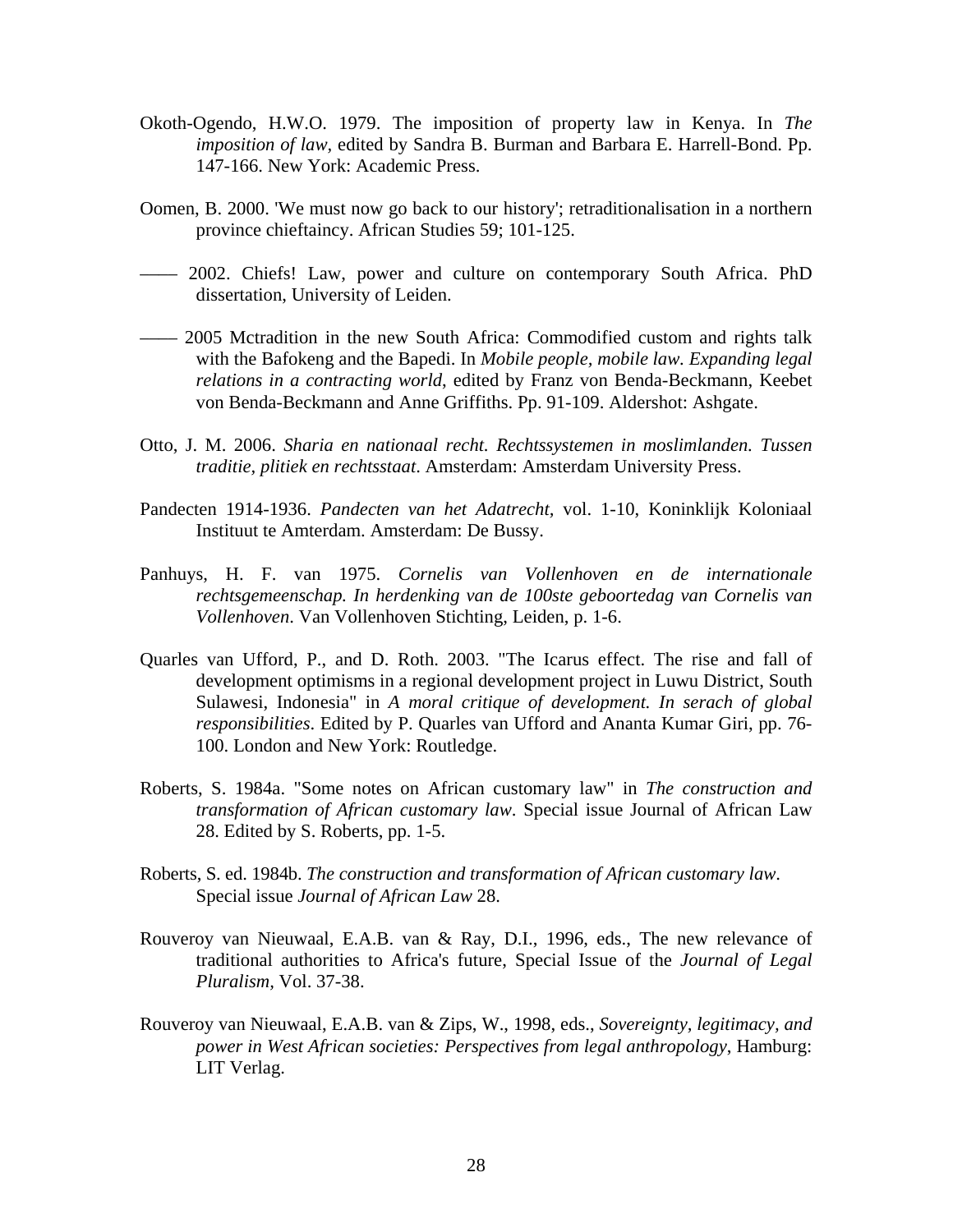Sanders, AJGM (1987) 'How Customary is African Customary Law?' *CILSA* 20: 405.

- Schulte Nordholt, H. 2007. "Bali: An open fortress" in *Renegotiating boundaries. Local politics in post-Suharto Indonesia*. Edited by H. S. Nordholt and G. v. Klinken. Leiden: KITLV Press.
- Shapera, I. 1938 *A handbook of Tswana law and custom*. London.
- Shiva, Vandana. 1989. *Staying alive: Women, ecology and development*. London: Zed Books.
- Skalnik, Peter 2004 Chiefdom: a universal political formation? *Focaal* 43: 76-98.
- Snouck Hurgronje, C. 1893/94. *De Atjèhers. Vol. 1 and 2*. Batavia, Leiden: Landsdrukkerij, E.J. Brill.
- Snyder, F. G. 1981. *Capitalism and legal change: An African transformation*. New York: Academic Press.
- Soepomo, R. 1933. *Het adatprivaatrecht van West-Java.* Batavia: Departement van Justitie.
- Sonius, H. W. J. 1981. "Introduction" in *Van Vollenhoven on Indonesian Adat Law*. Edited by J. F. Holleman, pp. XXIX-LXV. The Hague: Martinus Nijhoff.
- Strijbosch, F (1980) *Juristen en de Studie van Volksrecht in Nederlands-Indië en Anglofoon Afrika* (Nijmegen, Instituut voor Volksrecht).
- Ubink, J. M. 2008. *In the land of the chiefs. Customary law, land conflicts, and the role of the state in peri-urban Ghana*. *Law, governance, and development. Dissertations*. Leiden: Leiden University Press.
- Vergouwen, J.C. 1933. *Het rechtsleven der Toba-Bataks*. 's-Gravenhage: Martinus Nijhoff.
- Vollenhoven, C. van 1909. *Miskenningen van het adatrecht*. Leiden: Brill.
- –––– 1910. *Een adatwetboekje voor heel Indië*. Leiden: E.J. Brill.
- –––– 1918. *Het adatrecht van Nederlandsch-Indië*. Vol. I. Leiden: Brill.
- –––– 1919. *De Indonesiër en zijn grond*. Leiden: Brill.
- –––– 1928. *De ontdekking van het adatrecht*. Leiden: E.J. Brill.